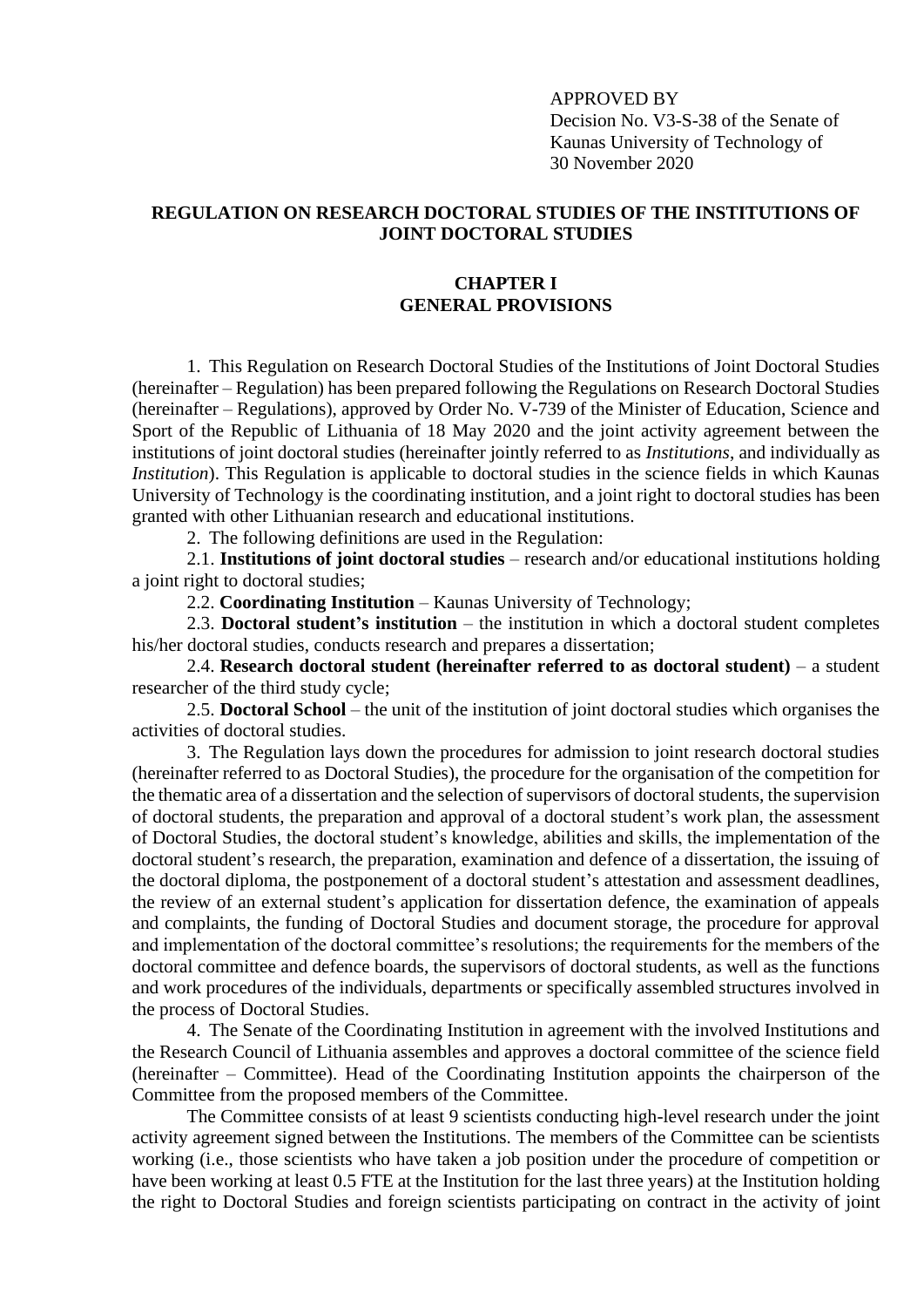doctoral studies with foreign research and educational institutions. At least two-thirds of the members of the Committee have to represent the science field in which the right to Doctoral Studies has been obtained. A member of the Committee can be the chairperson of the Committee for two consecutive 4-year terms of office at most. A scientist cannot be a member of more than two doctoral committees. At least half of the members and the chairperson of the doctoral committee have to meet at least the minimum qualification requirements for the individuals who aim to take the position of a chief researcher stipulated by the Description of Minimum Qualification Requirements for the Job Positions of Researchers of Research and Education Institutions, approved by the decision of the chairperson of the Research Council of Lithuania No. V-340 *On Approval of the Description of Minimum Qualification Requirements for the Job Positions of Researchers of Research and Education Institutions* of 28 June 2018 (hereinafter referred to as Minimum Qualification Requirements). The remaining members of the Committee have to meet at least the established minimum qualification requirements for the individuals aiming to take the position of a senior researcher.

The members of the defence board can be those scientists who have published at least five scientific works during the last five years: monographs or book chapters published by internationally recognised publishers; scientific papers in journals with impact factor in the *Clarivate Analytics Web of Science* (abbreviated as *CA WoS*) (in the areas of humanities, social, physical sciences and technologies) and/or *Scopus* (in the areas of humanities and social sciences) databases.

The supervisors and consultants of doctoral students have to comply with the following requirements: within the last five years, they are required to have published at least 3 scientific papers in international scientific journals with impact factor in *CA WoS* (in the areas of humanities, social, physical sciences and technologies) and/or *Scopus* (in the areas of humanities and social sciences) databases or at least 1 scientific paper in an international scientific publication with impact factor in *CA WoS* (in the areas of humanities, social, physical sciences and technologies) and/or *Scopus* (in the areas of humanities and social sciences) databases, and a scientific monograph.

All the participants of the process of Doctoral Studies have to adhere to the principles and standards of ethical behaviour set out by the Institutions.

The Doctoral School of the doctoral student's Institution coordinates and organises the process of Doctoral Studies following the Law on Science and Studies, the Statute and Regulations of the doctoral student's Institution, and this Regulation.

5. The Doctoral Studies and research are coordinated by the Committee. The Committee conducts the selection of the dissertation thematic area, selects candidates for research supervisors of doctoral students, assigns the doctoral student's academic department and consultants, approves the doctoral students' work plans, provides conclusions on the research level of the academic departments involved in the process of Doctoral Studies, the Doctoral Studies, the research and publication of the findings, as well as conclusions on the programmes of the preparation of a doctoral dissertation and their implementation, the language of the dissertation; conducts the performance evaluation of doctoral students, takes care of the success of Doctoral Studies and implements upgrade of their level; acts as a mediator in the postponement of deadlines of a doctoral student's work plan; evaluates the prepared doctoral dissertations; assembles the defence boards (hereinafter – the Board). The Doctoral School of the Coordinating Institution annually verifies the compliance of the Committee members with the requirements stipulated by the Regulation. The Committee formalises all of its submissions, proposals and decisions/verdicts in protocols signed by the chairperson and the secretary of the Committee. After a meeting of the Committee, the protocol is submitted to the Doctoral School which prepares the material for the heads, the Vice-Rectors and the Senate (the Research Council) of the Institution based on the decisions/verdicts made by the Committee.

6. The objective of Doctoral Studies is the preparation of scientists capable of independent performance of research and experimental development work, solving scientific problems, as well as work in academic and non-academic environments. The duration of Doctoral Studies is 4 years (fulltime studies) or 6 years (part-time studies). Doctoral Studies include studies, targeted research, preparation and defence of a dissertation.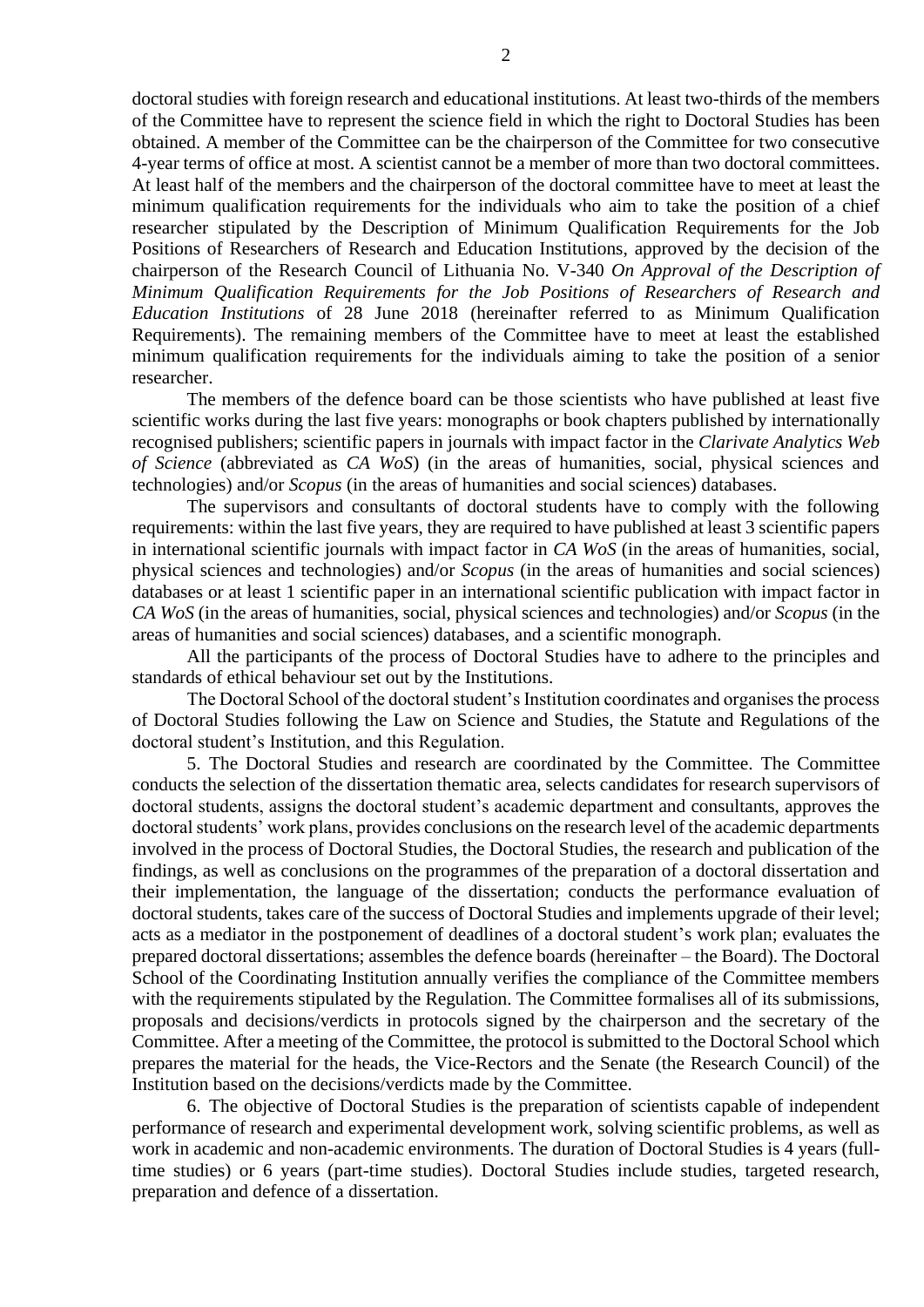7. Doctoral Studies are financed by the state budget through assignations, state investment programmes and state investment project funds, the income received as tuition fees, the income received for economic and research activities and provided services, programme-based competitive research funding, funds allocated by the state, international and foreign foundations and organisations, and other legally obtained income.

8. The funds of Doctoral Studies are allocated for the scholarships of doctoral students (support for studies); the remuneration of pedagogical work of the supervisors, consultants of doctoral students and the lecturers providing the study modules of Doctoral Studies; the implementation of the process of the doctoral dissertation defence (the remuneration of the members of the Board, the publishing of a dissertation and the financing of other costs); the formation of the funds for financing of the acquisition of the products and services compliant with the research needs of doctoral students (including open access services), the assurance of the quality of scientific publications, preparation of dissertations and short-term international mobility; the implementation of the initiatives of the Committees for the improvement of Doctoral Studies; the promotion of doctoral students; the covering of costs of the Doctoral School and the proportional share of funds of the University's infrastructure costs.

9. A doctoral dissertation is defended and a doctoral degree is awarded by the Board assembled for the defence of the particular dissertation after the dissertation has been completed and recommended for defence by the Committee. The Committee assembles the Board of at least three members while appointing one of the members as the chairperson. The composition of the Board and its chairperson is approved by the Rector of the Institution at which the dissertation shall be defended, at the proposal of the Committee.

10. The doctoral degree is awarded to the individual who has fulfilled the requirements of Doctoral Studies laid down in this Regulation, whose dissertation and scientific publications have demonstrated his/her capability of independent and critical application of research methods, conducting research, solving scientific problems, and who has successfully defended his/her doctoral dissertation; or to the individual who has defended a prepared dissertation externally.

11. The Committee annually evaluates the level of the research carried out in the thematic area of the dissertation at the Institutions, the condition of Doctoral Studies, analyses the experience of Doctoral Studies, the quality of the defended dissertations, and submits the summarised conclusions and recommendations for the improvement of Doctoral Studies to the Doctoral School.

12. The process of Doctoral Studies at the Institutions is supervised by the responsible employees appointed by the heads of the Institutions; the documentation is managed by the Doctoral School.

13. Joint/double-degree doctoral programmes can be provided with foreign research and educational institutions for the enhancement of internationality and quality of Doctoral Studies. In such a case, contracts on joint/double-degree Doctoral Studies are drawn with foreign research and educational institutions; agreements are made regarding the conditions and obligations related to the studies of doctoral students.

# **CHAPTER II ADMISSION TO DOCTORAL STUDIES**

<span id="page-2-0"></span>14. Students are admitted to Doctoral Studies under the procedure of the open competition stipulated by the Regulation. The individuals who have obtained a Master's qualification degree or an equivalent higher education degree can participate in the open competition for admission to Doctoral Studies. Additional requirements for the applicants with regard to the suggestions of the Committees are stipulated by the Rules for Admission to Doctoral Studies annually approved by the Senate of the Coordinating Institution.

15. The expenses of the Coordinating Institution which are stipulated by the joint activity agreement and incurred during the process of admission to Doctoral Studies are covered by the Institutions according to the number of the admitted doctoral students.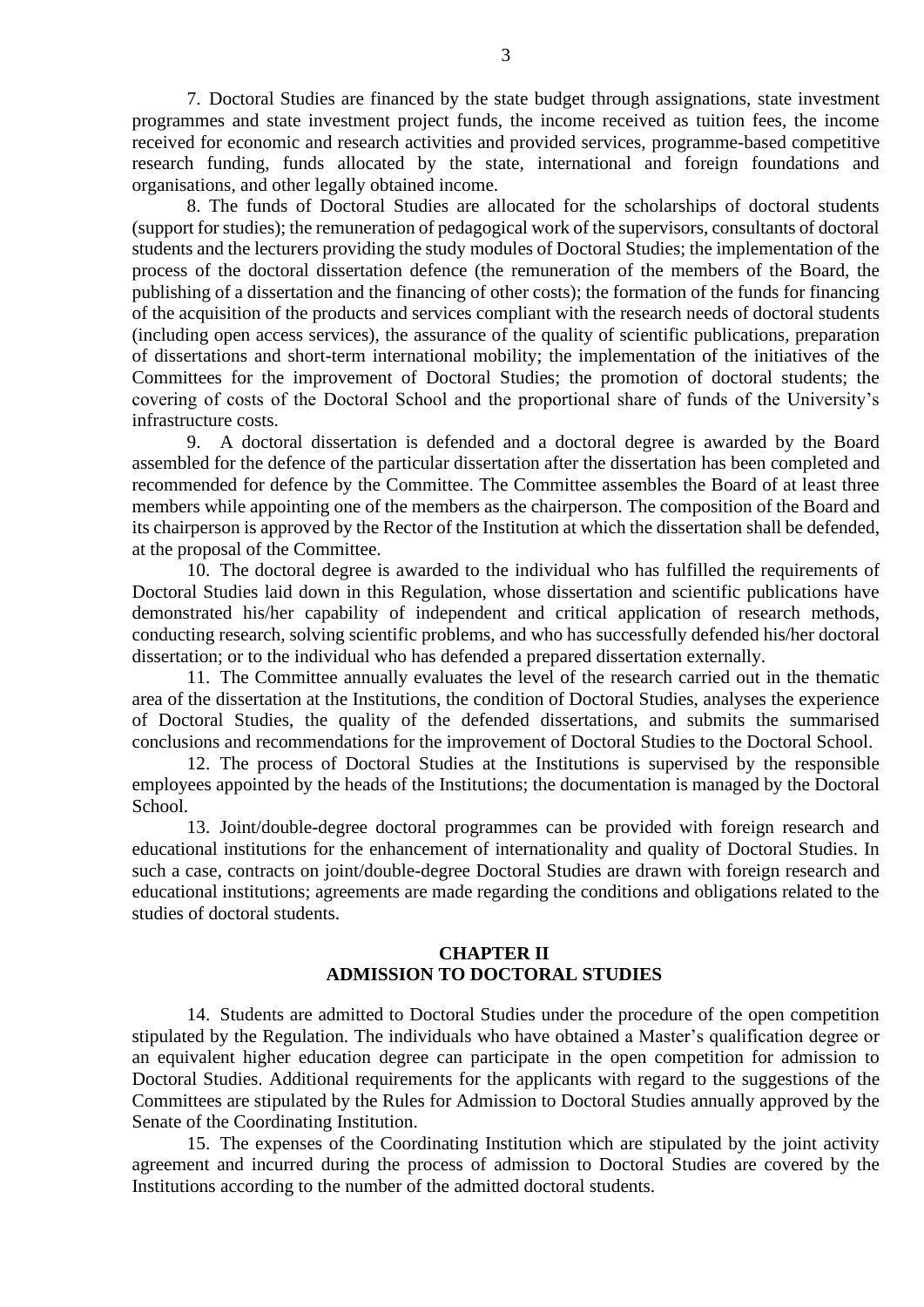16. Those doctoral students who terminate their studies on their own will or are excluded from Doctoral Studies by the Committee's decision cannot apply to the state-funded places of Doctoral Studies for the second time if they have studied more than half of their Doctoral Studies in a state-funded position of Doctoral Studies.

17. At least one month before the announcement of the open competition for admission to Doctoral Studies, the Vice-Rector for Research and Innovation of the Coordinating Institution, upon the proposal of the Committee, announces a competition for dissertation thematic areas and supervisors of doctoral students. The competition is organised by the Doctoral School of the Coordinating Institution and implemented by the Committee. The dissertation thematic areas (as well as the supervisors of doctoral students) selected by the Committee are listed in the protocol of the Committee which is submitted to the Doctoral School of the Coordinating Institution. The dissertation thematic areas of the Institutions are approved by a decree of the Vice-Rector for Research and Innovation of the Coordinating Institution prepared by the Doctoral School of the Coordinating Institution. The Doctoral School of the Coordinating Institution submits the decree to the Institutions, and they announce the selected Institution's thematic areas on their website.

18. Open competition for admission to Doctoral Studies is announced by the heads of the Institutions upon the proposal of the Committee. The information on admission to Doctoral Studies has to be announced on the Institution's website.

19. A candidate submits his/her application for participation in the open competition for admission to Doctoral Studies of the science field which is forwarded to head of the Institution, and to the Doctoral School. The application indicating the field(s) (no more than two fields) and the form of studies, the source of financing, as well as the preferred dissertation thematic area(s) in order of priority (no more than two areas) is submitted by a candidate accompanied with the following documents:

19.1. Copies of the Master's diploma or an equivalent higher education diploma and the diploma supplement (a certificate of the recognition of the qualification of higher education acquired abroad if the qualification of higher education acquired at a foreign institution was issued by the Centre for Quality Assessment in Higher Education or a University holding the right to conduct academic recognition of education and qualifications);

19.2. A curriculum vitae;

19.3. A recommendation by two scientists of the relevant science field;

19.4. A list of the candidate's research works and copies thereof, in the absence of such works – a research paper on the topic selected in accordance with the dissertation thematic area which the candidate plans to research;

19.5. Any other documents specified in the Rules for Admission to Doctoral Studies.

20. The main open competition for admission to Doctoral Studies is organised by the Doctoral School of the Coordinating Institution and implemented by the Committee.

21. The candidates are separately admitted to full-time or part-time state-funded and state non-funded Doctoral Studies of the Institutions under the competition procedure. At the Institution, the individuals invited to undertake Doctoral Studies sign the learning contracts in the format established by the Institution.

22. The selection criteria for admission to Doctoral Studies are as follows:

22.1. The applicant's grade point average or evaluations of the Master's or equivalent higher education studies and the thesis;

22.2. The relevance of scientific qualification and scientific publications, and the compliance of scientific experience with the dissertation thematic area;

22.3. An interview and any other criteria established by the Committee.

23. The selection criteria, their weight coefficients and competition score calculation are approved for each academic year in the Rules on Admission to Doctoral Studies, upon the proposal of the Committee.

24. According to the selection criteria, the Committee evaluates the candidates in grades and derives the priority ranking for the thematic areas in terms of the highest competition score. The lists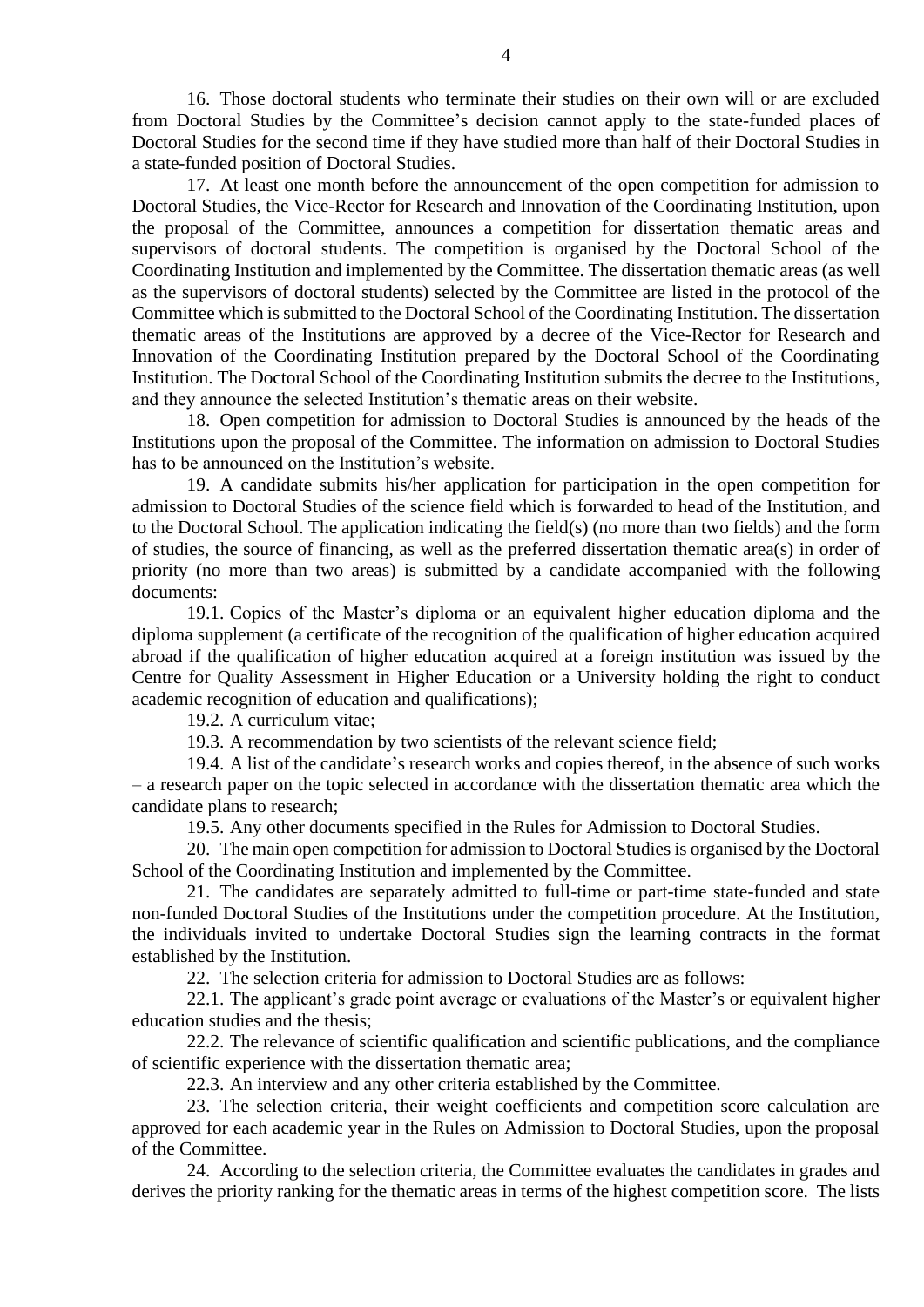of the candidates of the Institutions and the decision regarding the offer to admit or not to admit a candidate to Doctoral Studies are finalised in the protocol of the Committee. The protocol of the meeting is transferred by the Committee to the Doctoral School of the Coordinating Institution which submits the protocol to the involved Institutions.

25. If the Committee determines that a candidate has completed an insufficient volume of subjects in the relevant science field or that his/her knowledge in particular subjects is insufficient, the Committee may assign additional subjects to be completed by the doctoral student during the years of Doctoral Studies. The doctoral student has to pay a fee set out by the Institution for the additional credits of the subjects.

26. In case there are available positions of Doctoral Studies after the signing of the learning agreements based on the quotas of the Institutions, an additional cycle of the competition may be organised by the Institution's Doctoral School under the same procedure.

27. An individual is admitted to Doctoral Studies by the order of head of the Institution. The order is drafted by the Institution's Doctoral School in accordance with the protocol of the Committee and a signed learning contract.

28. A meeting of the Committee is organised within the first two weeks of Doctoral Studies at the latest; during this meeting, the supervisor is nominated, the dissertation topic is outlined, and an academic department is assigned to the newly admitted doctoral students. Supervisors are approved for doctoral students, and an academic department is assigned under the procedure set out by the Institution.

29. The applicants who are not admitted to the state-funded places under the procedure of competition can choose state non-funded Doctoral Studies at the proposal of the Committee and pay the tuition fee for Doctoral Studies set out by the Institution.

30. Non-EU citizens admitted to Doctoral Studies have to obtain a residence permit to live in the Republic of Lithuania under the procedure established by the legislation.

31. The personal files of the applicants who were not admitted to Doctoral Studies and the personal files of the graduates of Doctoral Studies are stored at the Doctoral School of the Institution for one year; afterwards, they are stored under the procedure established by the Institution.

# **CHAPTER III SUPERVISION OF DOCTORAL STUDENTS**

32. The studies and research of a doctoral student are supervised by the doctoral student's research supervisor (hereinafter referred to as Supervisor). A Supervisor must be an active scientist conducting research in the science field to which the doctoral student is admitted. A Supervisor may supervise the studies of up to five doctoral students simultaneously.

33. Upon the proposal of the Supervisor, consultants (no more than two) can be appointed for a doctoral student; they can be scientists of a different science field. The consultants of a doctoral student cannot be appointed earlier than in the second year of studies. A scientist representing a foreign institution can also be appointed as a Supervisor or a consultant of a doctoral student. In case the doctoral student's Supervisor is from a foreign institution, it is recommended to appoint a scientist from a Lithuanian institution as the doctoral student's consultant.

34. The Doctoral School of the Institution submits lists of Supervisors and academic departments of doctoral students for approval under the procedure set out by the Institution within the first two weeks of Doctoral Studies at the latest. The consultants of a doctoral student have to be approved under the same approval procedure as the Supervisor.

35. The Supervisor:

35.1. Prepares a doctoral student's draft work plan in cooperation with the doctoral student;

35.2. Proposes candidacies of consultant(s), if necessary;

35.3. Provides methodological assistance, supervises the doctoral student's research activities and constantly monitors the process of the doctoral student's Doctoral Studies; in case of any significant inconsistencies with the work plan, initiates the doctoral student's extraordinary performance evaluation;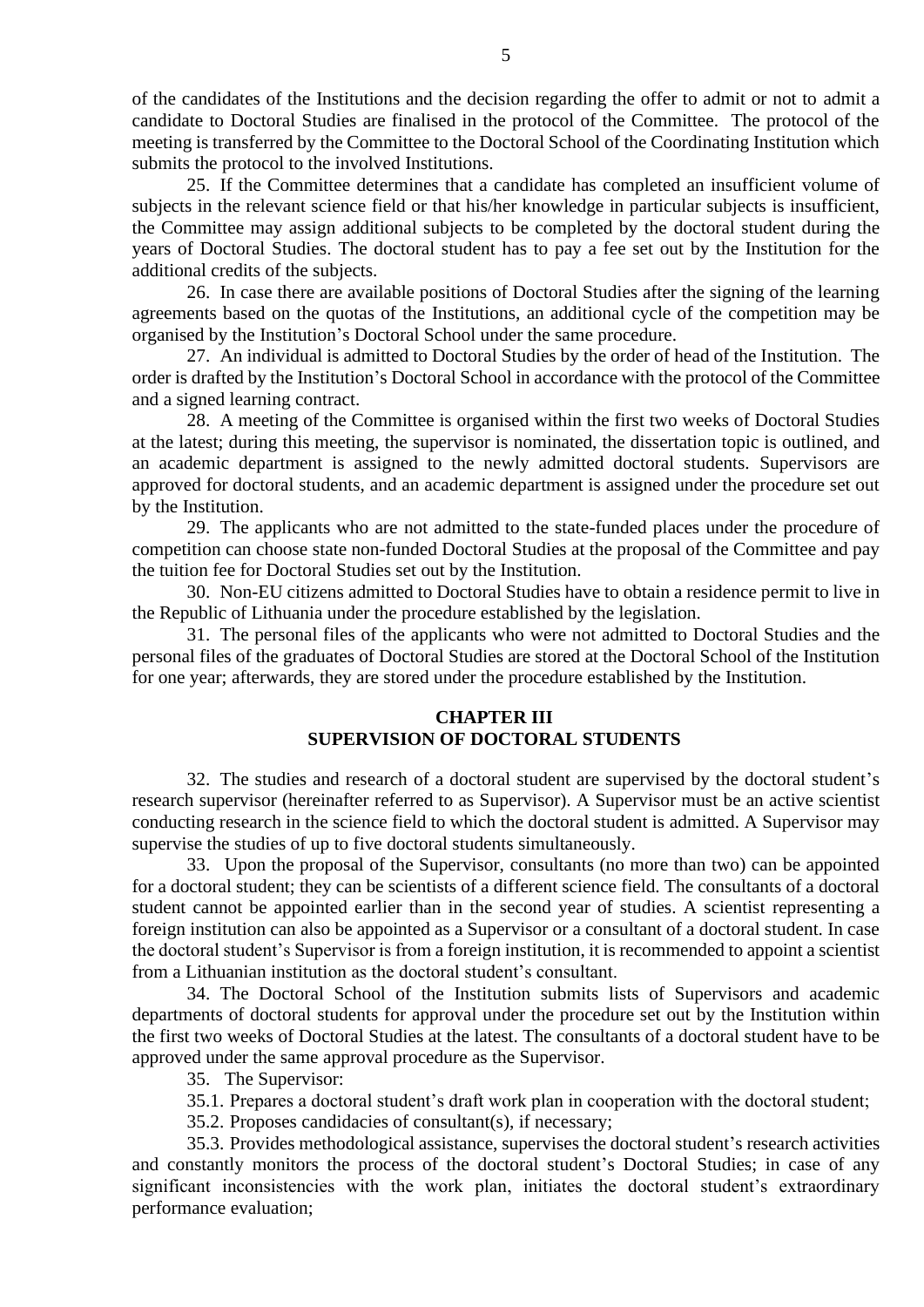35.4. Helps the doctoral student solve any organisational issues related to the studies, implementation of research and preparation of the dissertation;

35.5. Presents a conclusion on the outcomes of the doctoral student's studies and research, as well as a conclusion on the expediency of continuation of Doctoral Studies for each performance evaluation of the doctoral student;

35.6. Ensures high-quality preparation of the dissertation in cooperation with the doctoral student;

35.7. Prepares a detailed review of the completed doctoral dissertation before the end of the doctoral student's studies.

36. The doctoral student's consultant:

36.1. Provides consultations to the doctoral student on the issues related to a certain branch of the research field;

36.2. Organises the implementation of the research and experiments at other departments of the Institution or other institutions;

36.3. Prepares a detailed review of the completed doctoral dissertation before the end of the doctoral student's studies.

37. The Institution's department to which a doctoral student has been assigned:

37.1. Ensures conditions for the successful implementation of the individual plan of studies and research (work plan) for the doctoral student;

37.2. Monitors the doctoral student's progress in the course of Doctoral Studies;

37.3. Provides methodological assistance; encourages the doctoral student's mobility;

37.4. Assists the doctoral student in terms of acquisition of pedagogical experience in case he/she has chosen the academic career path;

37.5. Helps to pursue excellence in research throughout the entire period of Doctoral Studies;

37.6. Presents a conclusion on the outcomes of the doctoral student's studies and research, and the expediency of the continuation of Doctoral Studies for each performance evaluation of the doctoral student;

37.7. Upon the preparation of the dissertation text, organises the initial discussions on the doctoral dissertation under the procedure set out by the Institution; presents the Committee with conclusions on the doctoral dissertation's compliance with the applicable requirements.

38. In case there is need to replace the Supervisor or a consultant due to important reasons, this replacement process is coordinated, and the outcome is approved under the same procedure.

39. A doctoral student has the right to submit a reasoned application to the Doctoral School addressed to head of the doctoral student's Institution requesting for replacement of his/her Supervisor one year before the end of Doctoral Studies at the latest (in other cases, the decision is made by the Committee). Head of the doctoral student's Institution or his/her authorised person forwards the doctoral student's application to the Committee; the verdict has to be discussed and taken during its meeting within one month after the receipt of the application. If a doctoral student's application has been granted, the Committee takes into consideration the topic of the doctoral dissertation and offers candidacy of the new Supervisor to be approved by head of the doctoral student's Institution or his/her authorised person. If the application has been rejected by the Committee, the Supervisor continues the supervision.

# **CHAPTER IV DOCTORAL STUDENT'S WORK PLAN**

40. The Supervisor, in cooperation with the doctoral student, prepares the doctoral student's draft work plan including the Doctoral Studies plan and the research plan. The deadlines for all the stages of work have to be scheduled in the work plan. The target research is set to begin with the beginning of the period of Doctoral Studies.

41. The volume of Doctoral Studies is 30 credits. A doctoral student studies at least 3 subjects. At least one subject (which may be interdisciplinary) has to be completed at a foreign research or educational institution or an event organised by foreign-associated educational structures.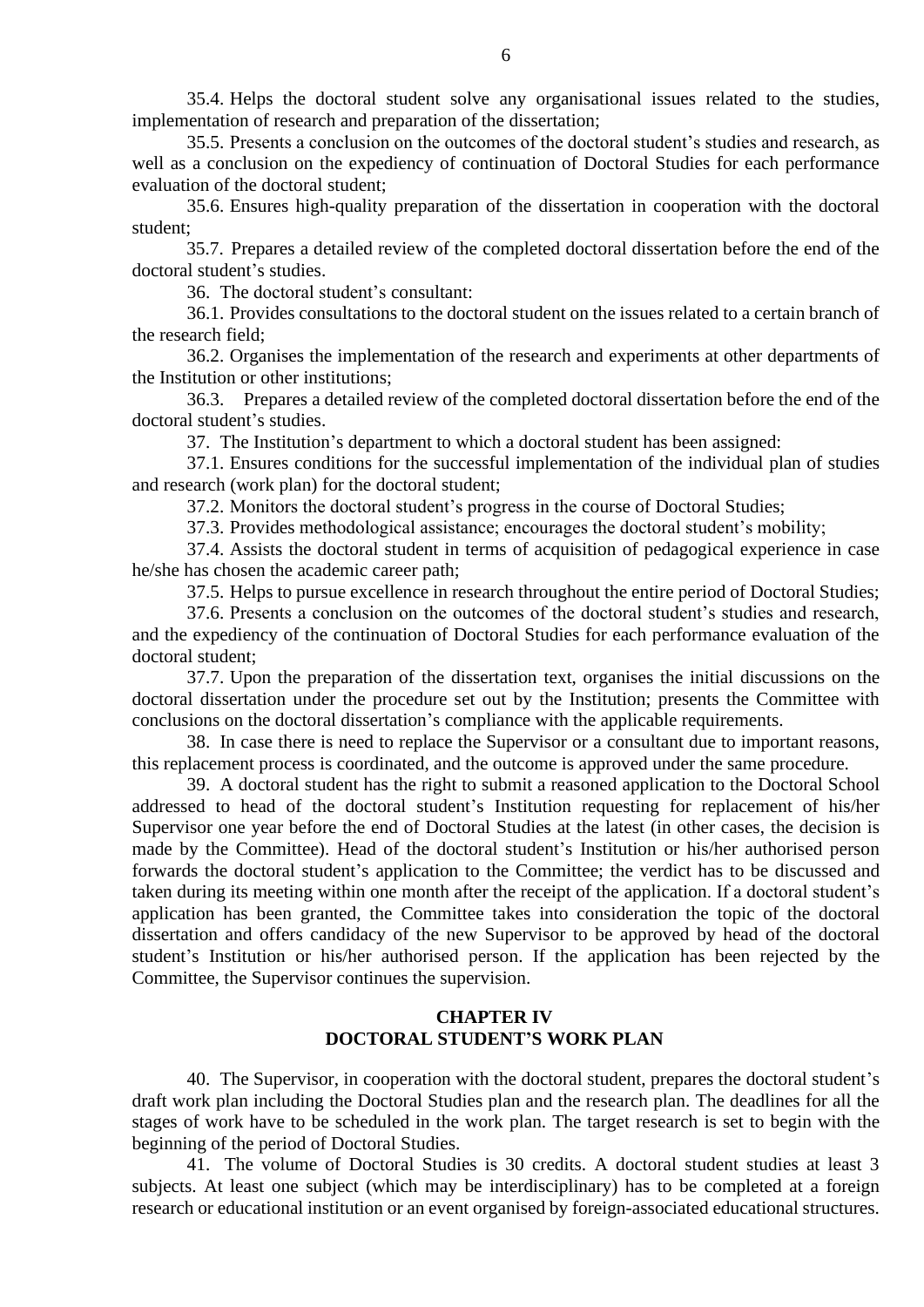At least one study subject of Doctoral Studies of the science field chosen by the Committee is mandatory to all the doctoral students of that particular science field. Credits can also be acquired at international summer/winter schools for doctoral students or for the doctoral student's partial studies abroad, as well as by completing the subjects of the development of key competencies (i.e., preparation of project proposals, issues of ethics and procedures, copyrights, communication skills, etc.). The decision regarding their inclusion is made by the Committee. Upon agreement with the Supervisor and the Committee, doctoral students include the planned study subjects into their individual study plans which make an integral part of the doctoral student's work plan. Each doctoral student prepares and coordinates this plan within the first month of Doctoral Studies.

42. A programme of Doctoral Studies of a science field can only consist of the modules certified by the Committee under the procedure set out by the Institutions. The Doctoral School of the Institution controls that only the certified study modules would be included in the individual study plans of doctoral students.

43. The lectures of Doctoral Studies are organised by heads of the academic departments of the Institutions whose employees are responsible for the delivered modules of Doctoral Studies. The timetable of the classroom classes of the modules of Doctoral Studies is announced in the Institution's information system.

44. A doctoral student's research plan consists of analysis of scientific literature and implementation of research (part of the research can be carried out at foreign high-level research centres), analysis of the obtained data, writing of scientific papers, delivery of scientific presentations at international conferences, preparation of the dissertation text, etc.

45. A doctoral student's work plan is approved by the Supervisor, by head of the academic department to which the doctoral student is assigned, and by the chairperson of the Committee of the science field.

46. A doctoral student conducts research in accordance with the approved work plan. The content, quality, scope and deadlines of the conducted research are evaluated during the doctoral student's performance assessment.

47. A doctoral student is provided with access to any equipment available at the Institutions' academic departments required for the research outlined in his/her research plan under the procedure set out by the Institutions. If some part of research cannot be conducted at the Institutions, the doctoral student can be directed to conduct research at another local or foreign research institution or enterprise.

#### **CHAPTER V**

#### **ASSESSMENT OF DOCTORAL STUDENT'S KNOWLEDGE, ABILITIES AND**  Z. **SKILLS, AND PERFORMANCE EVALUATION**

48. The studies of each subject end with an exam. It is recommended to organise examination for students during the regular examination sessions. Examinations can be conducted both orally and in writing. Written examinations are conducted under the procedure set out by the Institution. Evaluated papers containing answers of written examinations are submitted to the Doctoral School of the Institution along with the examination protocol. The examination results are entered and stored in the databases of the Institution's information system and in the doctoral student's file.

49. At the doctoral student's request, the credits for the previously taken examinations in the subjects studied under the programmes of Doctoral Studies may be included by the Committee.

50. A doctoral student is assessed at the academic department of the Institution and the Committee at the end of the autumn and spring semesters of each academic year. The academic department, with participation of the doctoral student and his/her Supervisor, assesses the implementation of the doctoral student's work plan and provides its conclusions to the Committee which gives the doctoral student the positive (thereby approving the continuation of Doctoral Studies and the specified work plan for the following academic year) or negative (thereby suggesting the termination of Doctoral Studies) evaluation. The Committee transfers the protocol on performance evaluation and the documents submitted by the doctoral student to the Doctoral School of the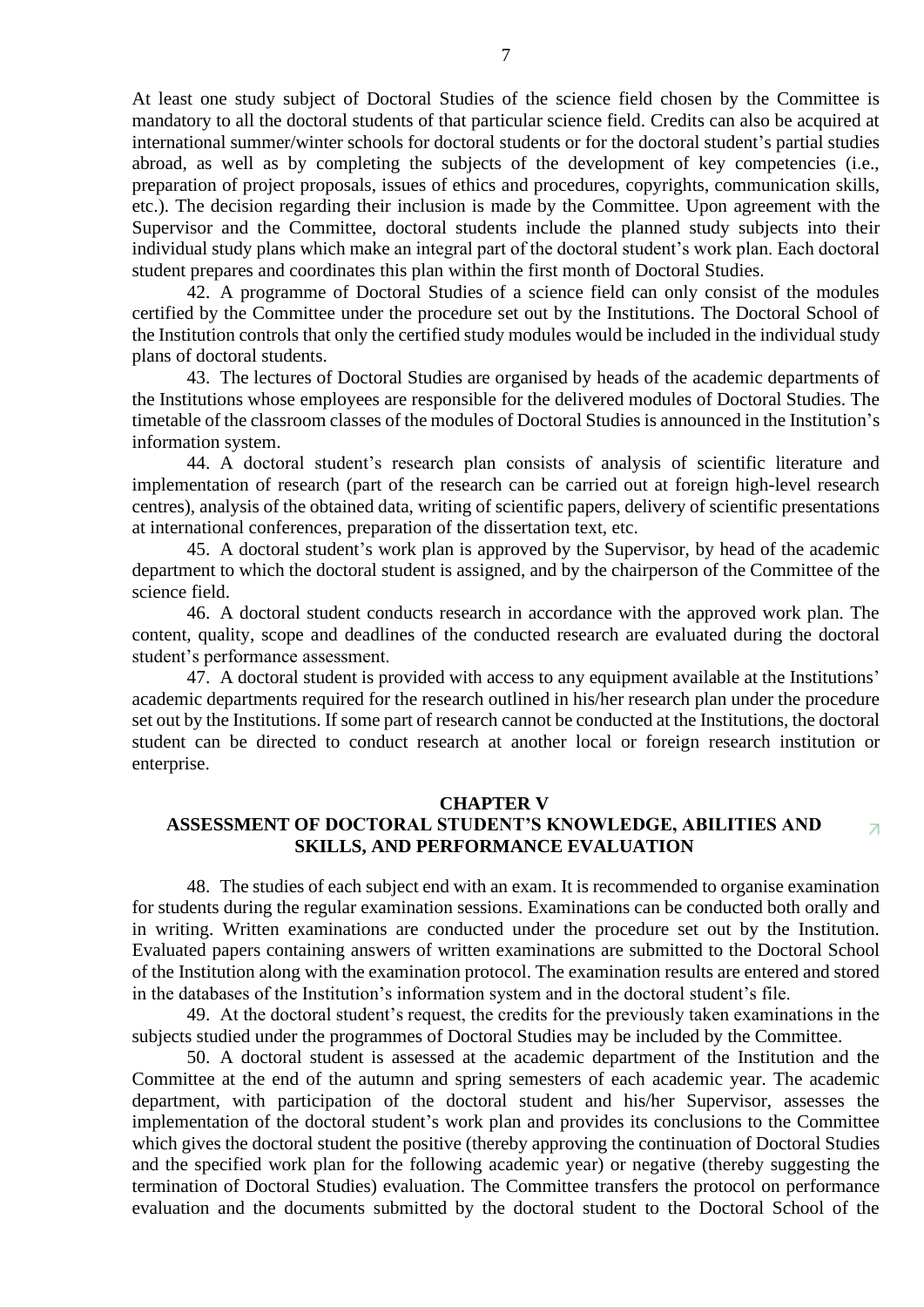Institution. A doctoral student who has received the negative evaluation is expelled from the Doctoral Studies by the order of head of the doctoral student's Institution. In case the doctoral student explicitly fails to implement his/her work plan, extraordinary performance evaluation may be initiated upon the proposal of the doctoral student's Supervisor or head of the doctoral student's department, as well as the Committee.

51. The doctoral student's deadlines for Doctoral Studies, research, examinations, preparation of the doctoral dissertation or other assessments can be postponed due to important reasons (illness, pregnancy and childbirth, etc.) for a period not exceeding 3 months. Requests of the doctoral students for the postponement of the deadlines with supporting documents are submitted to the Doctoral School of the doctoral student's Institution. No postponement can influence the duration of Doctoral Studies. If the deadlines for assessments are postponed due to important reasons, the payment of the doctoral student's scholarship (support for studies) is suspended until the doctoral student has obtained successful assessment for the scheduled activities.

#### **CHAPTER VI**

#### **DOCTORAL STUDENT'S VACATION, TRIPS, SCHOLARSHIPS (SUPPORT FOR**   $\overline{\mathcal{A}}$ **STUDIES), APPEALS, OTHER CONDITIONS**

52. The vacation period of doctoral students covers July and August.

53. The scholarship (support for studies) is the amount determined by the Government of the Republic of Lithuania which is paid to the individuals admitted to full-time state-funded Doctoral Studies by the Institution throughout the period of their studies. If the studies are temporally interrupted and a student resumes Doctoral Studies on the day other than the first or the last day of the month, the calendar days of the incomplete month are included in the duration of Doctoral Studies, and the doctoral student receives the corresponding part (share) of the scholarship (support for studies).

54. Upon considering important personal or other reasons, after coordination with the doctoral student's Supervisor, head of the academic department, and the Doctoral School of the Institution, a doctoral student may be permitted to interrupt studies temporarily for the total period not exceeding one year under the procedure set out by the Institution.

55. In case of a doctoral student's illness during the attestation or examination session, the doctoral student or his/her close relatives have the duty to notify the Doctoral School of the Institution within three working days at the latest and submit the documents proving his/her illness. Based on these documents, the doctoral student is permitted to postpone the deadlines for assessment. An illness does not influence the duration of Doctoral Studies.

56. A doctoral student may request an academic leave of absence due to illness, pregnancy, childbirth and parental leave under the procedure set out by the Institution.

57. A doctoral student who fails to begin his/her studies on time or submit a work plan under the established procedure, or who fails to resume Doctoral Studies within 15 calendar days after the interruption of studies, academic leave of absence, trip, illness, etc. without a valid reason is expelled from Doctoral Studies by the order of the Rector. A doctoral student can also be expelled from Doctoral Studies due to behaviour incompatible with the standards of the ethics of the academic community.

58. A doctoral student can conduct research or complete a part of studies at other local or foreign institutions. This period is included in the total period of Doctoral Studies, and the doctoral student receives full scholarship (support for studies). The doctoral student takes such trips under the procedure set out by the Institution based on the submitted application in the specified format, approved by the doctoral student's Supervisor, head of the academic department, and the Doctoral School of the doctoral student's Institution. The expenses of the trip(s) may be covered under the projects and programmes administered by the Research Council of Lithuania, the department of the doctoral student's Institution or the Institution's funds for students, the host institution or other funds. If funding has been allocated, the documents supporting the incurred expenses have to be submitted to the Institution's accountancy within three working days after the return from the trip.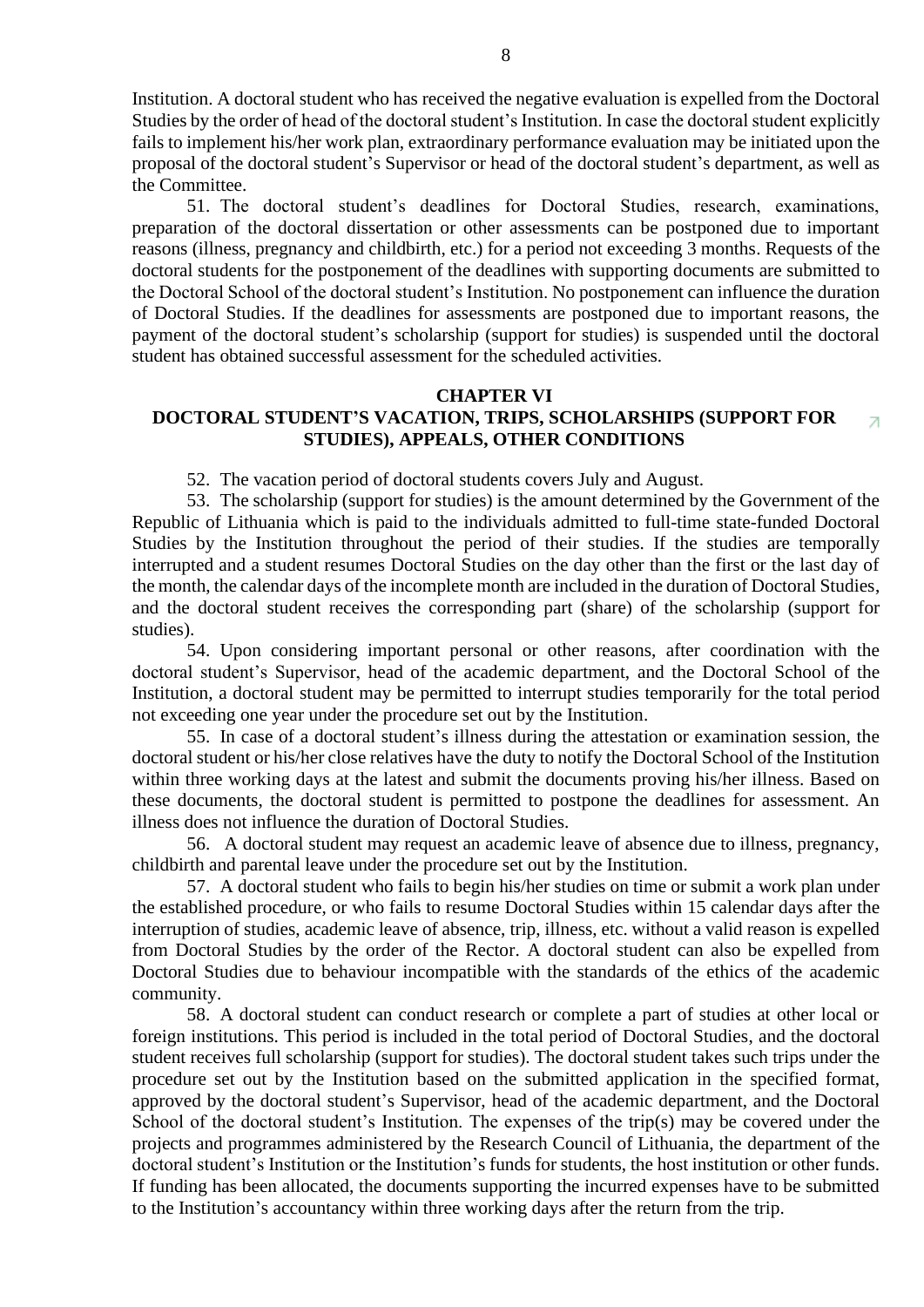59. Doctoral students can be employed in the academic departments of the doctoral student's Institution as full-time or part-time employees with the consent of their Supervisor. Each year, the doctoral student can have pedagogical workload as long as it complies with the needs and capacities of the academic department. Doctoral students receive remuneration for their pedagogical workload under the procedure set out by the Institution.

60. The expenses related to the dissertation defence (the expenses for printing and sending out the dissertation, remuneration for the work of the members of the Dissertation Defence Board) of the doctoral students who defend dissertations before the end of the term of their Doctoral Studies or within one year after the end of the studies are financed from the funds of the doctoral student's Institution.

61. A doctoral student (candidate) can submit a reasoned appeal or complaint regarding the decisions made with regard to him/her on the issues of Doctoral Studies under the procedure set out by the Institution when the decision-making (for example, during the assessment of learning outcomes, performance evaluation, etc.) includes possible violation of the academic ethics, procedures and errors, as well as possible violation of the doctoral student's rights and legitimate interests, refusal to award the doctoral degree, rejection of the external student's or doctoral student's application for dissertation defence and other issues related to the implementation of Doctoral Studies. A reasoned appeal or complaint regarding the possible violations or decisions made during the process of Doctoral Studies, addressed to head of the Institution, can be submitted by any employee of the doctoral student's Institution. Head of the doctoral student's Institution forwards the received appeal or complaint for examination to the Committee and the respective Institution's departments, or to specially formed structures/bodies. Any appeal or complaint of the employee of the doctoral student's Institution has to be processed, and the decision has to be made within 15 calendar days after their receipt.

### **CHAPTER VII**

#### **PREPARATION AND EXAMINATION OF THE DOCTORAL DISSERTATION,**   $\overline{\mathcal{A}}$ **ISSUING OF THE DOCTORAL DIPLOMA**

62. A research doctoral dissertation, as a coherent monograph (except for the case indicated in Paragraph 63), consists of the text of the dissertation (written in the Lithuanian language or in the English language) and an abstract (in the Lithuanian language or in the English language, in a language different than the dissertation's language). The dissertation is submitted with the list of the papers and scientific conferences which presented the outcomes of the dissertation's research. The dissertation shall contain description of the life, research and creative activities of the individual who submits the dissertation for defence (hereinafter referred to as candidate) – i.e., the *curriculum vitae*. Copies of or references to the candidate's scientific publications on the dissertation topic, or references thereof, are attached separately. A scientific monograph prepared by the candidate without cooperation with co-authors can also be submitted for defence as a doctoral dissertation. The monograph's abstract shall also be submitted. In this case, other scientific publications are submitted if they are necessary for the presentation of the dissertation topic.

63. A dissertation based on a set of scientific papers can also be submitted for defence as a research doctoral dissertation. In this case, a dissertation has to include a review in the volume of at least 1 quire, an abstract of approximately 0.5 quire in the Lithuanian language or in a foreign language (in the Lithuanian language or in the English language, that is, in a different language than the review language) as well as copies of the candidate's scientific papers on the dissertation topic. The main parts of the dissertation are as follows: an introduction, a literature review, a review of the papers, conclusions, an abstract, a list of references, copies of the papers, brief information about the author. The key research outcomes have to be published by the candidate at least in four papers (of which, the candidate is the first co-author or is listed as the corresponding author at least in two of the papers), published or accepted for publishing (with a digital object identifier (hereinafter referred to as *DOI*)) in international scientific publications with the impact factor in *CA WoS* database which are in Q1 or Q2 quartile at the time of the publishing of the paper. The author of the dissertation has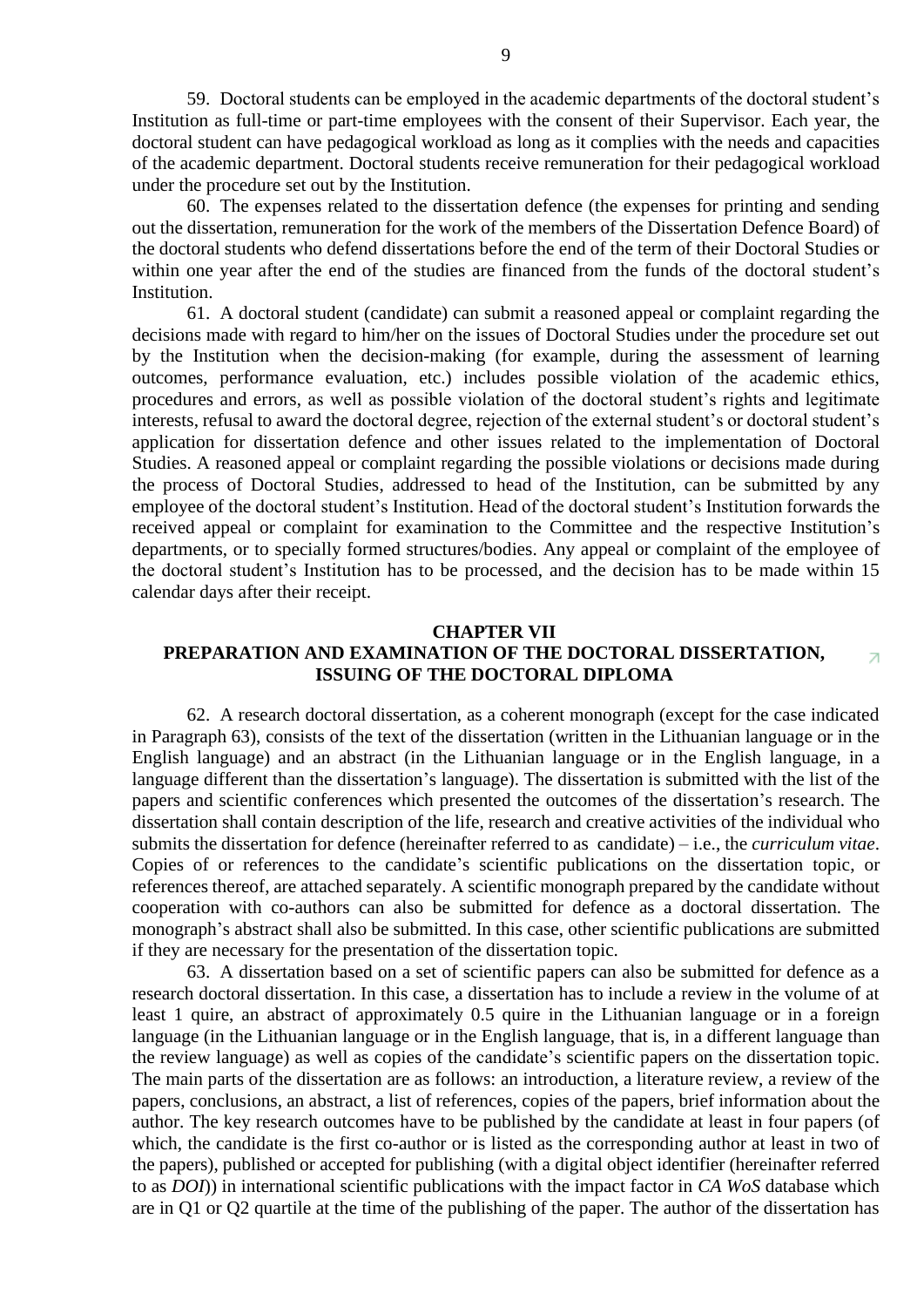to submit written consents of the publishers of the papers holding the copyrights to the papers and consents of the main co-authors and authors of the papers listed as the corresponding authors so that to upload copies of the papers used in the dissertation to the Institution's Doctoral School (in individual cases, the Committee decides regarding consents of the co-authors). If a dissertation based on a set of scientific papers is defended, these papers cannot be used in the defence of any other dissertation.

64. A research doctoral dissertation (hereinafter referred to as *dissertation*) has to be an original research work including an introduction with a substantiated scientific problem, defined relevance of the work, its objective and tasks to be solved, novelty of the work and statements of the dissertation to be defended; a dissertation shall summarise the research conducted by other scientists on the dissertation topic and their outcomes; a dissertation shall provide the methodology and/or methods of the work, the credibility of the obtained outcomes, and the relation to the outcomes of other scientists, the reliability of the obtained results and their relation to the outcomes of other researchers, and conclusions. The text of the dissertation is written in the Lithuanian language or in the English language; if the Committee agrees, a dissertation can be written in a language other than Lithuanian or English. The volume of a dissertation (except for dissertations based on a set of scientific papers) is from 4 to 10 quires (one quire is 40 000 characters with spaces). A dissertation abstract has to include the definition of the scientific problem analysed in the dissertation, the presentation of the objectives and tasks of the research work, the scientific novelty of the work, the research methodology, the key outcomes and the conclusions based on the outcomes defended by the doctoral student, and brief information about the candidate. A dissertation abstract (its recommended volume is in-between 0.5 and 1 quire) is prepared in the Lithuanian language or in the English language (i.e., other than the language of the text of the dissertation). If a dissertation is written in a language other than Lithuanian or English, two abstracts are prepared (both in the Lithuanian and English languages). A dissertation and its abstract have to be written in the correct (i.e., error-free) language.

65. The doctoral student's Supervisor and consultant(s), if any, have to be indicated in the dissertation. In case of the replacement of a doctoral student's Supervisor, any previous Supervisor(s) and the period(s) of their supervision have to be indicated. Examples of the title page and the second page of a dissertation are provided in Appendix 1 to the Regulation.

66. A doctoral student is allowed to submit a dissertation for defence on condition that he/she:

66.1. Has passed all the examinations scheduled in the doctoral student's work plan;

66.2. Has published the key outcomes of his/her research in at least two papers published either with DOI in peer-reviewed scientific journals or a scientific monograph which have not been provided in any already defended dissertations. The outcomes of the doctoral student's research are published:

66.2.1. In the areas of humanities and social sciences – at least in two papers in peer-reviewed scientific journals; one of them is published in an international publication with more than a half of the members of its editorial board being representatives of the country other(s) than the one the publication is published, or scientific publications with the impact factor in the *CA WoS* or *Elsevier Scopus* (*Scopus*) databases, or a scientific monograph;

66.2.2. In the areas of physical sciences and technologies – at least in two papers in international scientific journals with the impact factor in the *CA WoS* database;

66.3. Has presented the outcomes of his/her research in at least two international scientific events;

66.4. Has completed at least a three-month traineeship at foreign research and educational institution(s) (recommended).

67. A doctoral student presents the prepared dissertation during the meeting of the academic department of the doctoral student's Institution, with participation of the Supervisor and consultants (if any). The dissertation and the published scientific papers, the skills and the achieved scientific qualification of the doctoral student are evaluated by the academic department under the procedure set out by the Institution; the conclusion is submitted to the Committee. If a doctoral student submits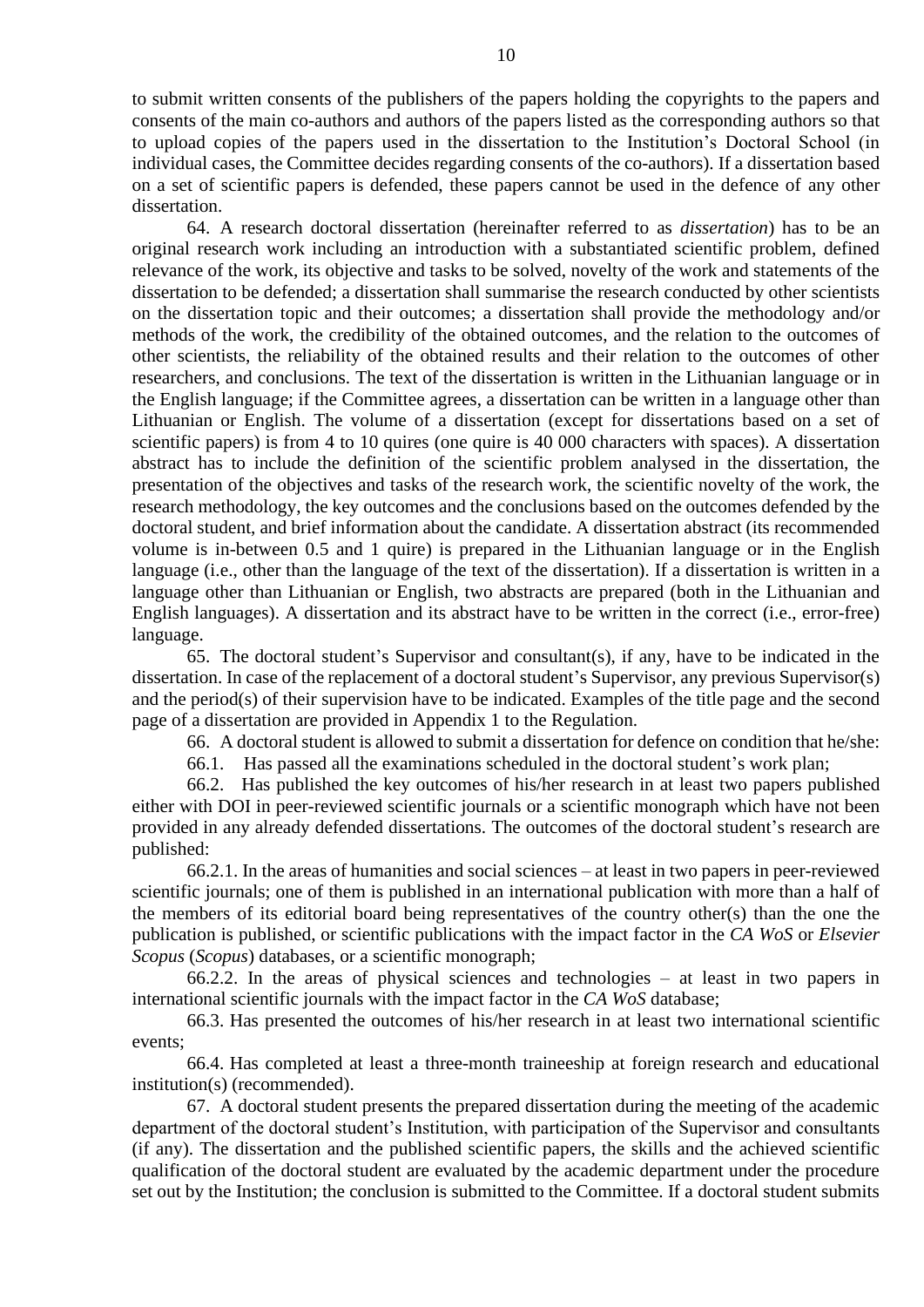the dissertation prior to the end of Doctoral Studies but fails to defend it on time, the dissertation may be defended under the usual procedure within 12 months after the formal completion date of Doctoral Studies. If a dissertation is not defended within this period, it is defended externally following the requirements of Chapter VIII of this Regulation.

68. A doctoral student submits an application for dissertation defence addressed to head of the Institution at which he/she wants to defend the dissertation and also submits the application to the Doctoral School. The following documents are to be attached to the application:

68.1. Copies of the Master's diploma (or equivalent higher education) and its supplements;

68.2. A description of the candidate's biography, scientific and creative activities – *curriculum vitae;*

68.3. A certificate on the completed subjects or certified copies of the protocols on the examinations passed according to the study programme of Doctoral Studies (they are prepared by the Doctoral School according to the documents in the doctoral student's file and the records in the databases);

68.4. Author's guarantee for the originality of the defended dissertation (examples are provided in Appendix 2 to the Regulation);

68.5. A list of the published scientific works related to the dissertation topic and copies thereof (if the work has not been published yet, it is required to include a certificate from the editorial office confirming that the publication is pending);

68.6. A printed doctoral dissertation;

68.7. Reviews by the Supervisor and consultants (if any) (if the reviews have been submitted to the Doctoral School, there is no need to submit any further copies);

68.8. A protocol of the dissertation's evaluation, including the conclusion in the format stipulated by Paragraph 65, by the academic department at which the dissertation has been prepared (if a protocol was submitted to the Doctoral School during the period of Doctoral Studies, there is no need to submit any further copies); if a dissertation is submitted by a doctoral student who is not a student of the University, the dissertation's evaluation protocol from the institution at which the dissertation has been prepared with a proposal for defence, signed by head of the institution, has to be submitted.

69. The Doctoral School of the doctoral student's Institution verifies the compliance of the submitted documents with the established formal requirements and forwards the application with appendices to head of the doctoral student's Institution. In case the doctoral student's Institution is not the Institution at which the student wants to defend the dissertation, head of the doctoral student's Institution forwards the supporting documents to head of the Institution at which the doctoral student wants to defend the dissertation.

70. Head of the Institution at which the student wants to defend the dissertation forwards the doctoral student's application and the submitted documents listed in Paragraph 68 to the Committee of the science field. The doctoral student (the candidate) or the Doctoral School of the Institution at which the student wants to defend the dissertation forwards these documents to the Committee. The expenses of the defence procedure of those doctoral students who represent an Institution which cannot award a doctoral degree are covered by the doctoral student's Institution.

71. The chairperson of the Committee assembles a meeting of the Committee within two weeks after the receipt of the documents at the latest, except for July and August; during this meeting, two dissertation opponents who are competent in the dissertation topic are appointed (thereinafter they are referred to as *opponents*).

72. The chairperson of the Committee assembles an open meeting with the participation of the doctoral student (the candidate) and his/her Supervisor within one month after the receipt of the documents for dissertation defence at the latest. The Committee hears the doctoral student's (candidate's) presentation of his/her dissertation work (at least 20 minutes) which covers the objective, the tasks, the novelty of the scientific work along with its key outcomes, statements and conclusions; the reviews of the presented dissertation by the appointed opponents (written reviews of the opponents have to be submitted to the Institution's Doctoral School); the doctoral student's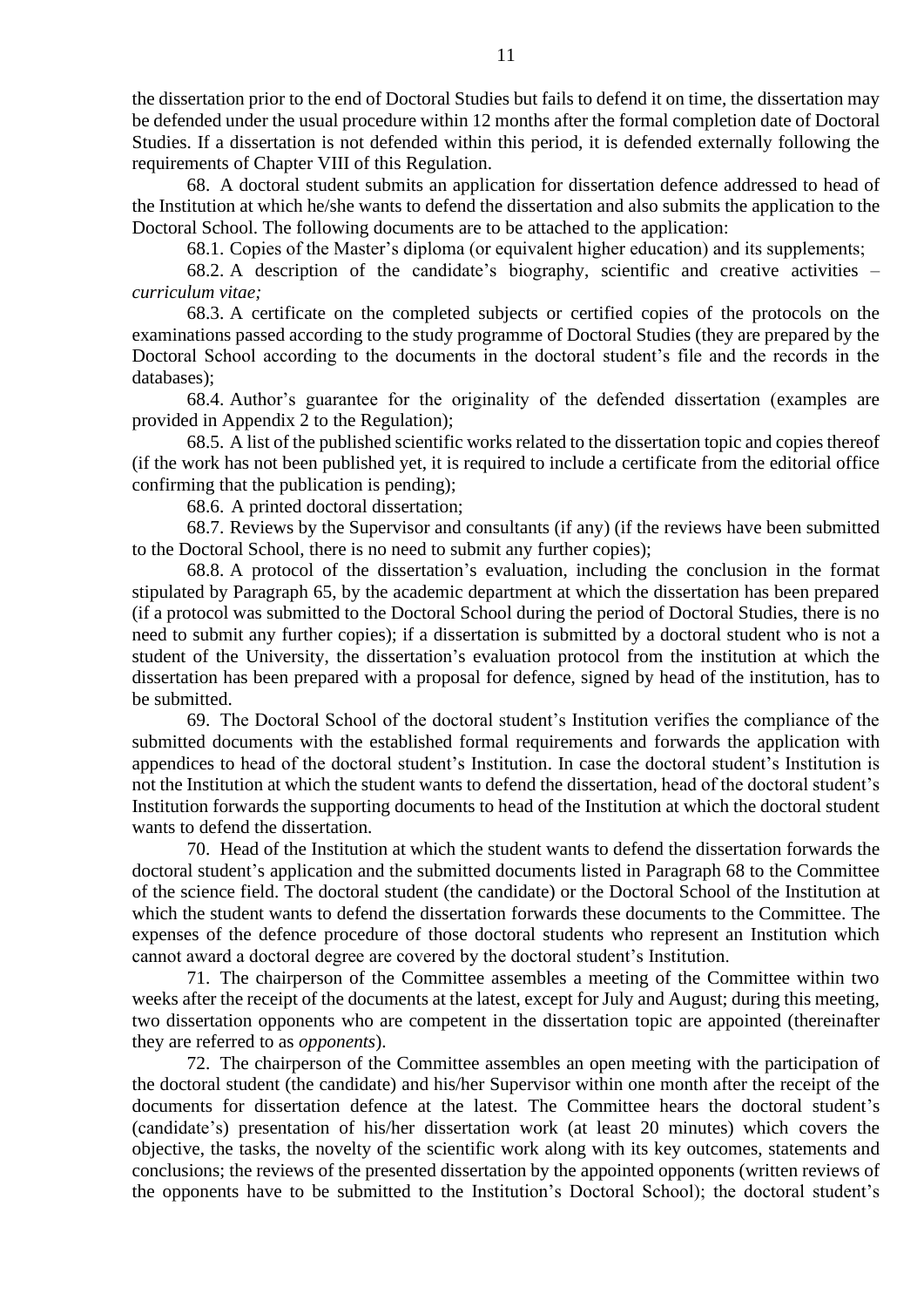(candidate's) answers to the remarks of the opponents; and the dissertation review provided by the Supervisor of the doctoral student (the candidate).

73. The Committee assesses, with objective reasoning, the objectives and tasks of the dissertation, the scientific novelty, relevance and originality of the work, the review of the research conducted in Lithuania and abroad in the field of the defended dissertation, the described research methodology, the reliability and validity of the obtained outcomes, the validity of the statements of the defended conclusions and their compliance with the essence of the research, the compliance of the published scientific papers and the provided research outcomes with the fundamental statements of the defended dissertation, the doctoral student's contribution to the scientific publications on the dissertation topic.

74. The Committee may conclude that:

74.1. The dissertation has been prepared correctly, it complies with the requirements of Chapter IV of the Regulation; the doctoral student (the candidate) has met the requirements of Chapter IV of the Regulation, and the dissertation may be submitted for defence upon taking into consideration the remarks of the opponents and the members of the Committee;

74.2. The dissertation requires corrections. The dissertation is then returned to the doctoral student (the candidate). A discussion on the corrected dissertation begins according to the requirements listed in Paragraph 71 and/or the relevant subsequent paragraphs;

74.3. The dissertation does not meet the requirements.

75. If the Committee decides that the dissertation can be submitted for defence, the Committee:

75.1. Substantiates the decision to defend the dissertation in a closed meeting of the Board in exceptional cases;

75.2. Prepares a draft of the structure of the Dissertation Defence Board consisting of at least three members and appoints one of its members as the chairperson;

75.3. Collects the agreements of the preliminary members of the Board (with the assistance of the Institution's Doctoral School) and the data proving their compliance with the qualification requirements for the members of the process of Doctoral Studies (lists, certificates, etc.);

75.4. Confirms the list of the institutions which will be sent a notification about the intended defence of the doctoral dissertation according to the thematic area of the prepared dissertation;

75.5. Confirms a date for the dissertation defence.

76. A dissertation is defended in the open meeting of the Board (except for the cases stipulated in Paragraph **Klaida! Nerastas nuorodos šaltinis.**) following the Regulation on the Defence Board for Research Doctoral Dissertations (Appendix 3 to the Regulation). A dissertation defence can be held in Lithuanian or in another language. The language of the dissertation defence is determined by the Committee of Doctoral Studies. The chairperson of the Board conducts the meeting. The meeting is legitimate if more than half of the members of the Board are present (including the ones participating by means of teleconferencing). If the Board consists of 3 members, the meeting is legitimate if all of its members are present (including the ones participating by means of teleconferencing). The meeting is based on the principles of impartiality, transparency, tolerance, correctness and legitimacy, as well as the personal responsibility of the members of the Board for their activities and decisions. The reviews of the dissertation received from the members of the Board who are absent in the meeting and other received reviews are read during the meeting.

77. The candidate presents the main outcomes and conclusions of his/her work, indicates his/her input into the publications presented in the dissertation. The members of the Board reasonably assess the scientific level of the dissertation, the novelty and originality of its outcomes, the reliability and validity of the conclusions, indicate the weaknesses and inaccuracies of the work and evaluate the candidate's scientific competence during the defence. The candidate answers the provided questions and comments on the outlined remarks. During the discussion, the candidate must defend the outcomes of his/her scientific work and prove his/her scientific competence.

78. After the discussions with the candidate, the members of the Board vote for/against the award of the doctoral degree to the candidate. The members of the Defence Board who participate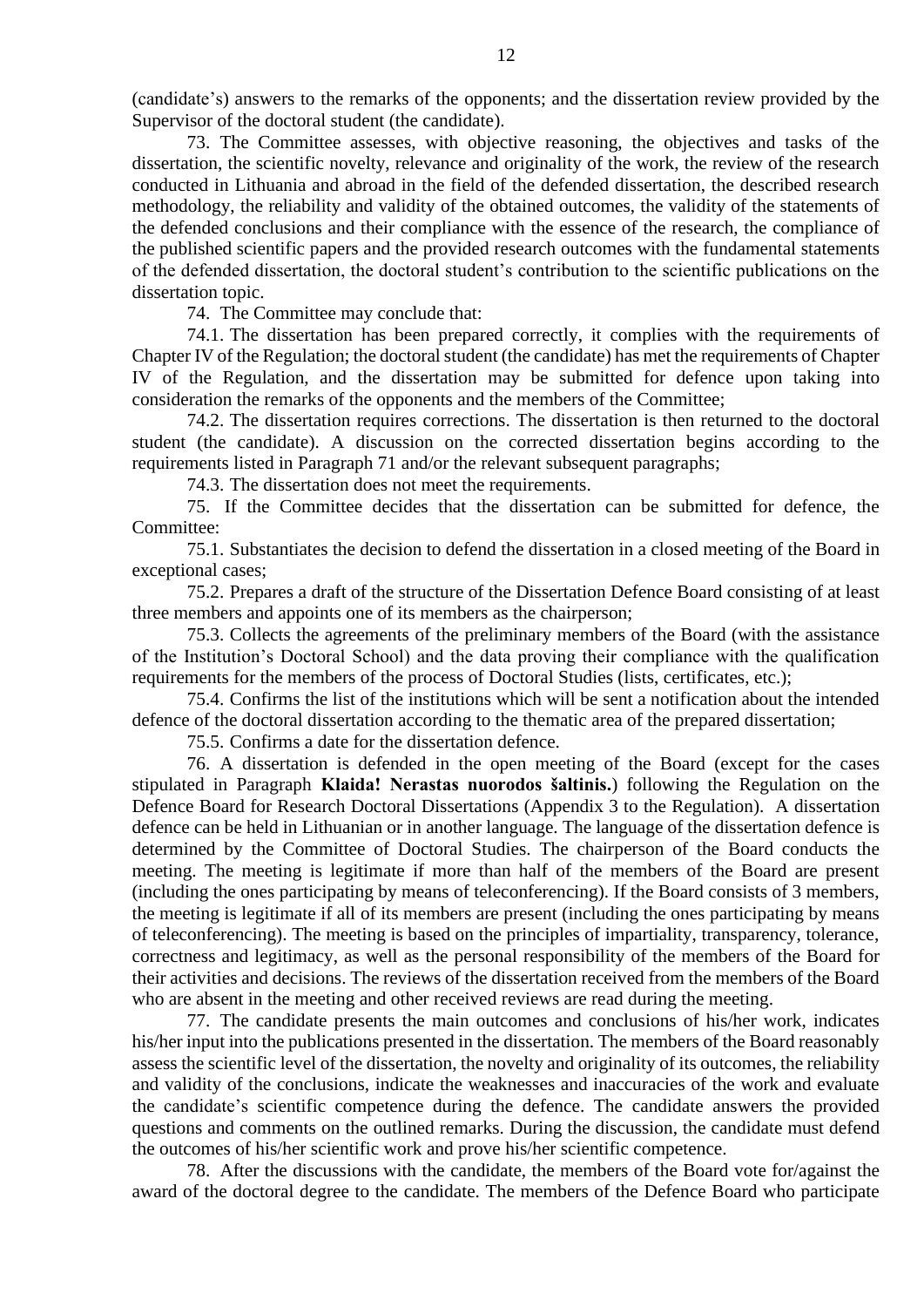via teleconferencing vote as well. The decision to award the doctoral degree is made if more than half of all members of the Board vote for it, except for the cases when the Board consists of 3 members. In this case, the decision is made if all the three members vote for it. If the decision not to award the doctoral degree is made, the arguments of such a decision are specified in the voting protocol. The voting protocol is signed by all the members of the Defence Board participating in person in the meeting.

79. The members of the Board can only be those scientists who have no joint publications with the candidate. No conflict of interests can be possible between the members of the Board and the candidate or his/her Supervisor (or the consultant(s) if the dissertation is defended externally). No more than half of the members of the Board can have any joint publications with the doctoral student's Supervisor (or the consultant(s) if the dissertation is defended externally) within the last five years. At least two members of the Board have to be the scientists from other institutions (it is advisable to have at least one member of the Board representing a foreign research and educational institution). The candidate's Supervisor and research consultant (the consultant if the dissertation is defended externally) cannot be members of the Board. Two members of the Board may represent other science fields if the work comprises two science fields or if it is necessary for comprehensive assessment of the defended work.

80. Each member of the Board has to analyse the submitted dissertation comprehensively and indicate its positive and negative aspects in their review. The scientific novelty, relevance and originality of the dissertation have to be evaluated; the opinion on the compliance of the defended work with the requirements for doctoral dissertations has to be stated. Each member of the Board has to submit a written review of the dissertation to the Doctoral School of the doctoral student's Institution within five working days before the defence at the latest. The candidate has a right to get acquainted with the submitted reviews.

81. A dissertation containing information constituting a state, professional or commercial secret can be defended in a closed session.

82. Upon the examination of the documents, the Doctoral School of the Institution at which the dissertation is defended prepares a draft order to be signed by head of the Institution at which the dissertation is defended which approves the Board, and the date of the dissertation defence.

83. After head of the Institution at which the dissertation is defended has signed this order:

83.1. The Doctoral School of the Institution at which the dissertation is defended organises the publishing of the required number of copies of the dissertation;

83.2. At least one month before the dissertation defence, the Doctoral School of the Institution at which the dissertation is defended sends one copy of the dissertation to the members of the Board along with a notification on the dissertation defence to the addressees indicated in Paragraph **Klaida! Nerastas nuorodos šaltinis.** of the Regulation;

83.3. The Doctoral School of the Institution at which the dissertation is defended announces the dissertation defence on the websites of the doctoral student's Institution and the Research Council of Lithuania. The announcement includes the name and surname of the candidate, the institution at which the doctoral dissertation has been prepared, the title of the dissertation, the place and time of the defence, the Supervisor, the members of the Board, their science fields and institutions;

83.4. A copy of the dissertation is transferred to the libraries of the Institutions.

84. The documents of the Board are managed by the Doctoral School of the Institution. All the defence documents, including the meeting protocol with the audio recording of the meeting and the decision of the Board stating whether the candidate is to be awarded the doctoral degree, are handed over to the Doctoral School of the Institution after the dissertation defence. Based on this protocol, the Doctoral School of the Institution prepares a doctoral diploma.

85. Head of the Institution and the chairperson of the Defence Board sign the diploma after receiving the decision of the Board to award the doctoral degree.

86. If the Board decides that the doctoral degree is not to be awarded, an amended and/or supplemented dissertation can be submitted for defence after one year at the earliest. In such a case, the doctoral degree is awarded externally according to the requirements of Chapter VIII of the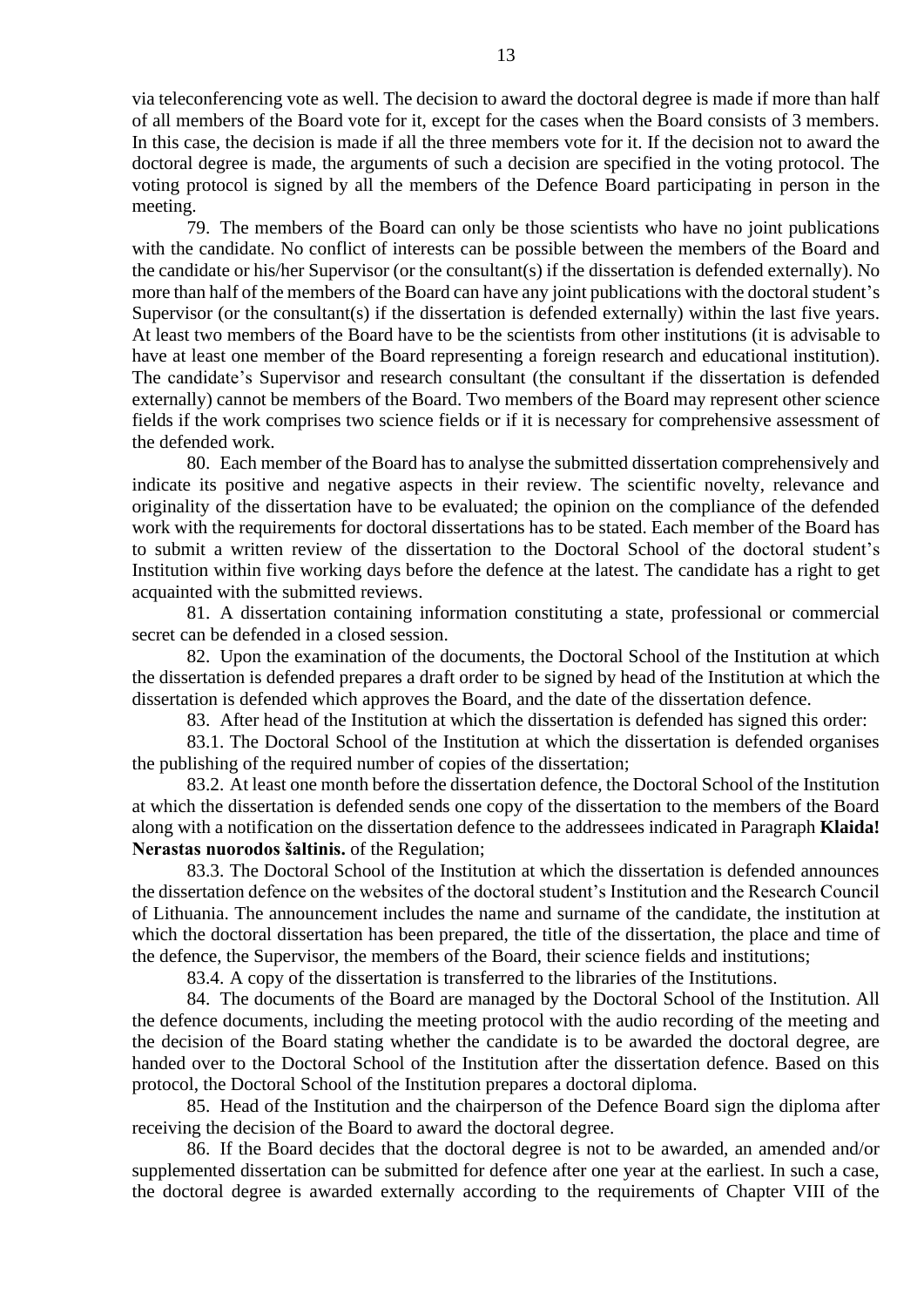Regulation. In case a fact of scientific dishonesty (plagiarism or other violations of academic ethics and procedures) has been detected, the dissertation cannot be defended.

87. A registered doctoral diploma is awarded to the scientist after the dissertation has been published in the eLABa repository.

88. The Institution of joint Doctoral Studies informs the Research Council of Lithuania about the defended dissertation under its established procedure within 20 working days after the dissertation defence meeting. The notification to the Council specifies the reasons why the dissertation was not or could not be defended (if this is the case). Within two weeks after the defence of the dissertation, one copy of the defended dissertation is submitted to Martynas Mažvydas National Library of Lithuania, and the dissertation is published in the eLABa repository, except for the case specified in Paragraph 75.1.

89. The Institution may revoke its decision to award the doctoral degree:

89.1. If a fact of academic dishonesty has been detected;

89.2. If the doctoral degree has been awarded in violation of the Regulation on Research Doctoral Studies or other legislation regulating the award of the doctoral degree;

89.3. If the Ombudsman for Academic Ethics and Procedures has made a decision authorising this action. The Ombudsman for Academic Ethics and Procedures can authorise the University to revoke a decision to award the doctoral degree before the Regulation has come into force.

# **CHAPTER VIII OBTAINING A DOCTORAL DEGREE EXTERNALLY**

90. An individual meeting the requirements listed in Chapter V of the Regulation may obtain the doctoral degree externally.

91. An application for external dissertation defence addressed to the Rector of the Institution is submitted to the Doctoral School of the Institution with the documents listed in Chapter V of the Regulation. If the Doctoral School establishes that the submitted documents comply with the requirements of the Regulation on Research Doctoral Studies, it forwards the application with its appendices to the Rector of the Institution.

92. The Rector of the Institution forwards the application with its appendices to the Committee which appoints at least two opponents for the assessment of the manuscript of the dissertation. The Committee assembles a meeting with participation of the external student and the appointed opponents within 3 months after the submission of the application at the latest. During the meeting, the Committee analyses the submitted documents and decides whether the manuscript of the dissertation meets the requirements for research doctoral dissertation according to the requirements of Paragraph 73 of the Regulation.

93. If the Committee decides that the submitted or corrected dissertation of an external student may be recommended for defence, the Committee:

93.1. Assigns the external student to the academic department of the Institution;

93.2. Proposes a consultant for the external student for approval (a consultant can be a scientist of the same science field); the consultant shall perform the functions of the external student's Supervisor; if the external student previously studied in Doctoral Studies but failed to submit the dissertation for obtaining the doctoral degree, the Committee may appoint the former Supervisor of the doctoral student or another person as the consultant;

93.3. Makes a decision regarding the inclusion of the examinations passed by the external student during Doctoral Studies; establishes the examinations of Doctoral Studies that need to be taken and the deadline;

93.4. Sets the deadline for the preparation and defence of the dissertation which cannot exceed one year after the Committee has made the positive decision.

94. The examinations of the external student are organised following the requirements of Chapter V of this Regulation, and the dissertation is examined and defended following the requirements of Chapter VII (Paragraph 71 and subsequent applicable paragraphs) of this Regulation.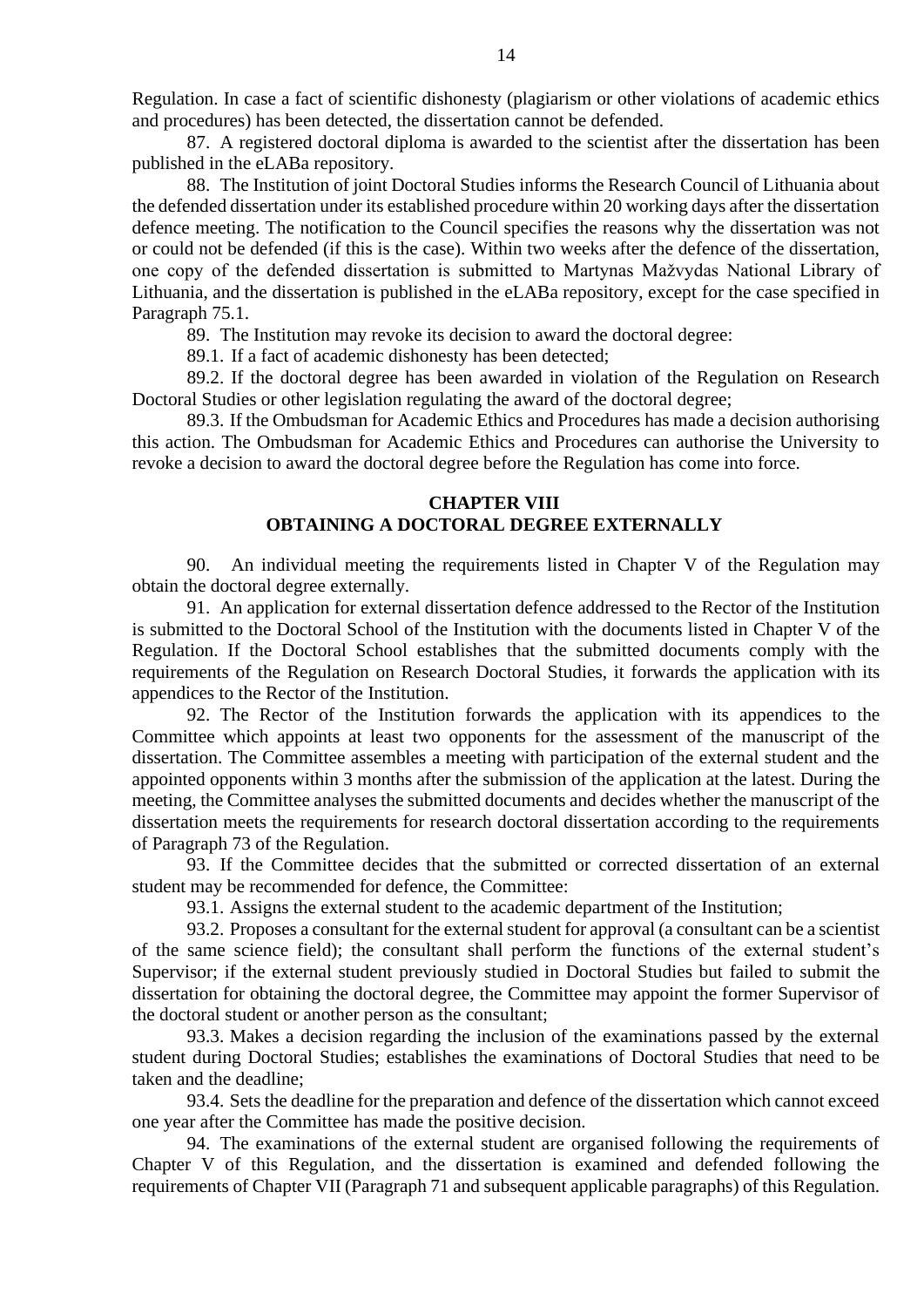95. If the Committee decides that the dissertation manuscript or the published scientific monograph does not meet the requirements applicable to the doctoral dissertation and cannot be prepared for defence within one year after the submission of the application, the external student may submit an appeal which is processed under the procedure stipulated by Paragraph 61 of the Regulation. In case the Committee's negative decision is confirmed, the external student may submit an application for dissertation defence repeatedly but no sooner than after one year after the date of the Committee's verdict.

96. The external student covers only the expenses of the Institution directly related to the acquisition of the doctoral degree.

## **CHAPTER IX PROCEDURE OF THE WORK OF THE COMMITTEE**

97. The activities of the Committee are based on the collegial discussion of the issues, principles of impartiality, transparency, tolerance and legitimacy, as well as personal responsibility of the members of the Committee for their actions.

98. The meeting secretary elected from the members of the Committee processes the documents of the Committee meeting and signs the meeting protocols.

99. The Committee's decisions are legitimate if at least two thirds of all the members of the Committee vote for them. A meeting for the Committee's discussion on a certain issue can be organised via telecommunication. The Committee's members express their opinion on the discussed issue and vote via email or other means of telecommunication. The Committee makes the final decision by voting: if the votes are distributed equally, the chairperson of the Committee has the casting vote. The protocols of the Committee's meeting are prepared in two copies: one copy is stored at the Doctoral School for 6 years; the other copy is stored at the Committee, and is afterwards stored under the procedure set out by the Coordinating Institution.

100.The signed protocols of the Committee meeting are delivered to the Doctoral School of the Coordinating Institution within 5 working days after the meeting of the Committee.

101.The chairperson of the Committee summons its meetings and organises its work; in case of his/her absence, a member of the Committee is appointed as his/her deputy. The chairperson:

101.1. Examines the received documents in advance or authorises another member of the Committee to examine them;

- 101.2. Chairs during the meeting(s) of the Committee;
- 101.3. Signs the documents of the meeting(s) of the Committee.
- 102. A member of the Committee:
- 102.1. Reads the received documents in advance;
- 102.2. Expresses his/her personal opinion on the discussed issue(s) during the meeting;
- 102.3. Performs other assignments of the chairperson of the Committee.

103. If some members of the Committee are foreign scientists or if doctoral students from foreign countries are present at the meeting, the need for translation to the Lithuanian or any other language is determined by the Committee. If a translation is required, it is organised by the chairperson of the Committee.

104. In the cases not stipulated by this Regulation and other legislation, the decisions related to the process of Doctoral Studies are made by the Committee.

#### **CHAPTER X**

## **PROCEDURE FOR THE STORAGE OF THE DOCUMENTS OF DOCTORAL STUDIES**

105. A personal file of the doctoral student compiled by the doctoral student's Institution is stored at the Doctoral School of the doctoral student's Institution during the period of Doctoral Studies and for two years after the graduation; afterwards, it is transferred to the archive of the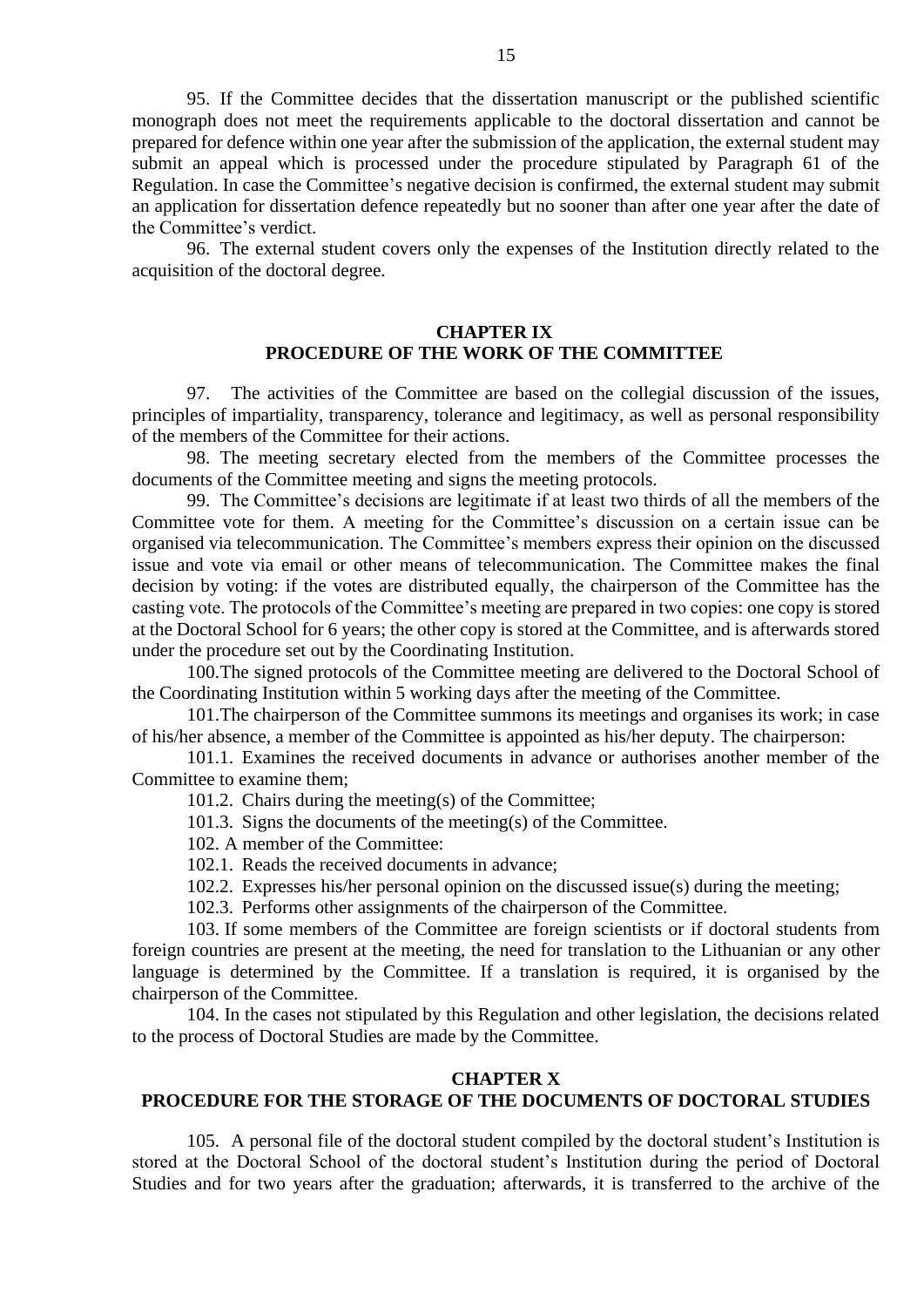doctoral student's Institution under the established procedure. The file has to include the following documents:

105.1. The application for admission to Doctoral Studies, including the appendices specified in the Regulations on the Admission to Doctoral Studies;

105.2. The documents of the admission to Doctoral Studies;

105.3. The documents of the appointment of the doctoral student's Supervisor and consultant(s);

105.4. The doctoral student's work plan;

105.5. The documents of the doctoral student's performance evaluations;

105.6. The documents of the postponement of the deadlines of the doctoral student's work plan, the documents of the interruption of studies/provision of the academic leave of absence;

105.7. The protocols of examinations of the doctoral student's studies;

105.8. The documents of the graduation from or termination of Doctoral Studies.

106. The personal file of the individual who has defended the doctoral dissertation at the Institution is stored at the Institution's Doctoral School for two years; afterwards, the personal file is transferred to the archive of the Institution under the stipulated procedure. The file has to include the following documents:

106.1. The application for dissertation defence with the supporting documents and the proposal for defence provided by the Committee;

106.2. The documents of the assembly of the Board;

106.3. A protocol of the dissertation defence meeting;

106.4. The Board's decision on the award of the doctoral degree;

106.5. A copy of the doctoral diploma.

107. If an individual has completed doctoral studies and acquired the doctoral degree at the Institution, the documents listed in Paragraphs 105 and [00](#page-2-0)6 of this Regulation may be stored in one file.

\_\_\_\_\_\_\_\_\_\_\_\_\_\_\_\_\_\_\_\_\_\_\_\_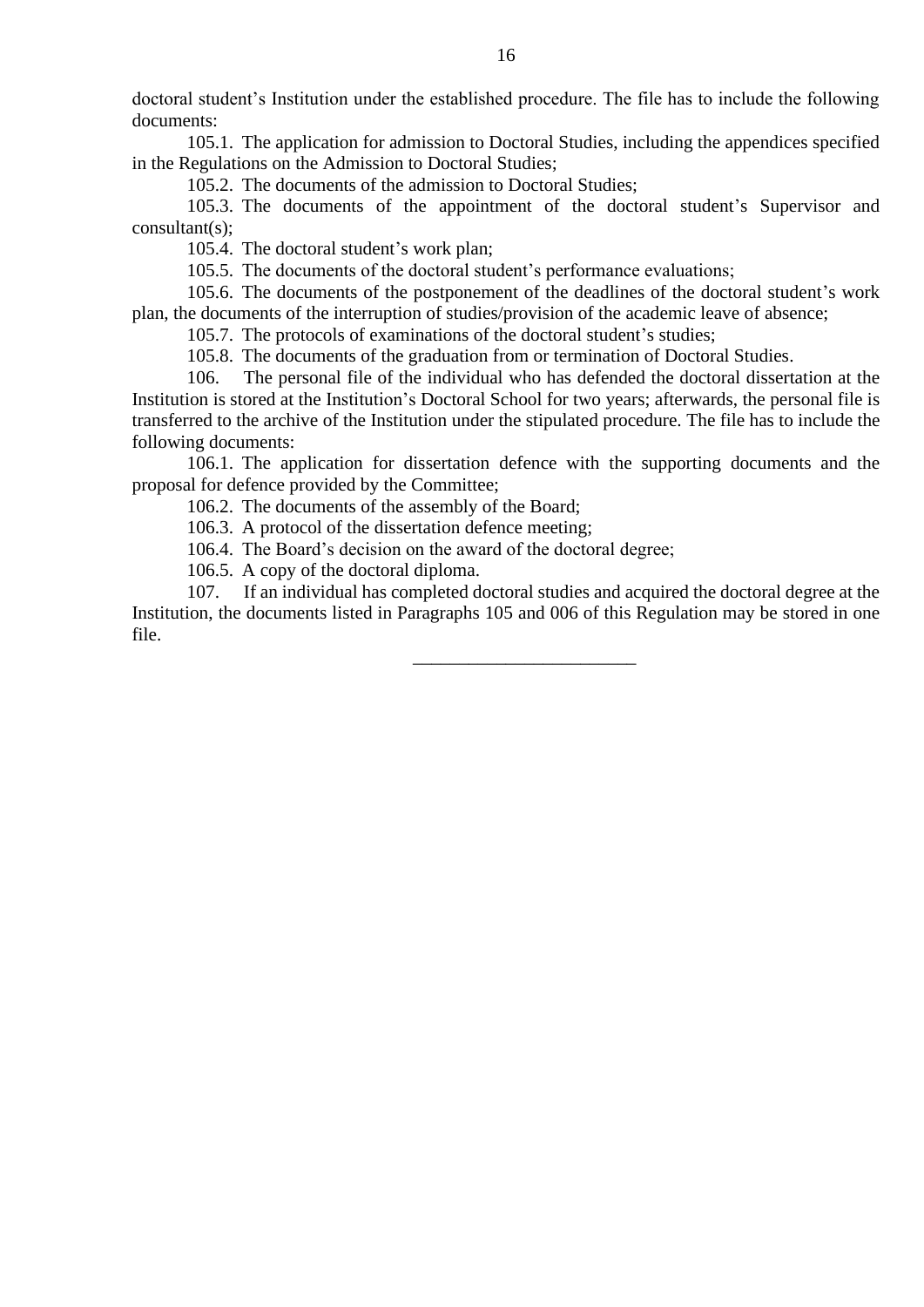Appendix 1 to the Regulation on Research Doctoral Studies of the Institutions of Joint Doctoral Studies

# **EXAMPLES OF THE TITLE PAGE AND THE SECOND PAGE OF THE DISSERTATION**

# TITLE OF THE DOCTORAL STUDENT'S INSTITUTION

NAME SURNAME

# TITLE OF THE DOCTORAL DISSERTATION

*Doctoral dissertation* Science area, science field (code of the science field)

20xx, City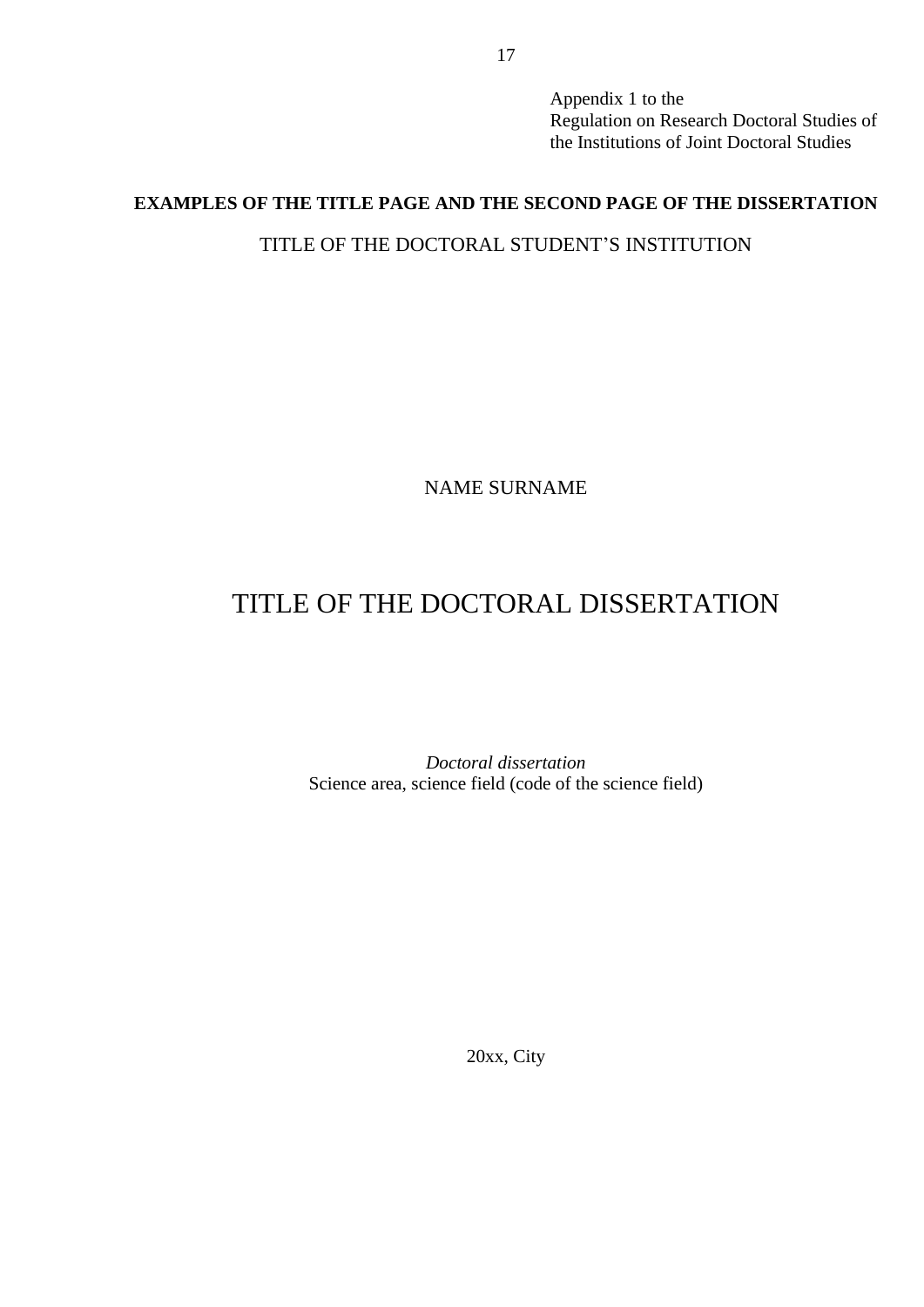Appendix 1 to the Regulation on Research Doctoral Studies of the Institutions of Joint Doctoral Studies

The dissertation was prepared in the department (title of the department/research department) of the faculty (title of the faculty/institute) of (title of the doctoral student's institution) in 20xx-20xx. The research was sponsored by (for example, the Research Council of Lithuania if a scholarship was awarded for academic achievements).

In case the dissertation is defended by an external student, the entry "Dissertation is defended externally" is required.

# **Research supervisor:**

(Scientific degree) Name SURNAME (title of the doctoral student's institution, science area, science field, code of the science field).

# **Research consultant** (if appointed):

(Scientific degree) Name SURNAME (title of the doctoral student's institution, science area, science field, code of the science field).

# **Edited by:** Name Surname

# **Dissertation Defence Council of (title of the science field) science field:**

(Scientific degree) Name SURNAME (title of the University, science area, science field, code of the science field) – **chairperson**;

(Scientific degree) Name SURNAME (title of the University, science area, science field, code of the science field);

(Scientific degree) Name SURNAME (title of the University, science area, science field, code of the science field);

(Scientific degree) Name SURNAME (title of the University, science area, science field, code of the science field);

(Scientific degree) Name SURNAME (title of the University, science area, science field, code of the science field).

The dissertation defence will be held on (day) (month) 20xx, at xx (o'clock) at the (title of the hall) hall of the (title of the institution) in the meeting of the Dissertation Defence Board of the (title of the science field) field of science.

Address: street, number of the building, number of the premises, city, Lithuania. Tel:  $+370$  xx xx xx xx ; email: xxxxxx

The dissertation was sent out on (day) (month) 20xx. The dissertation is available on the website (address of the website) and at the library of the (institution) (address, city).

© N. Surname, year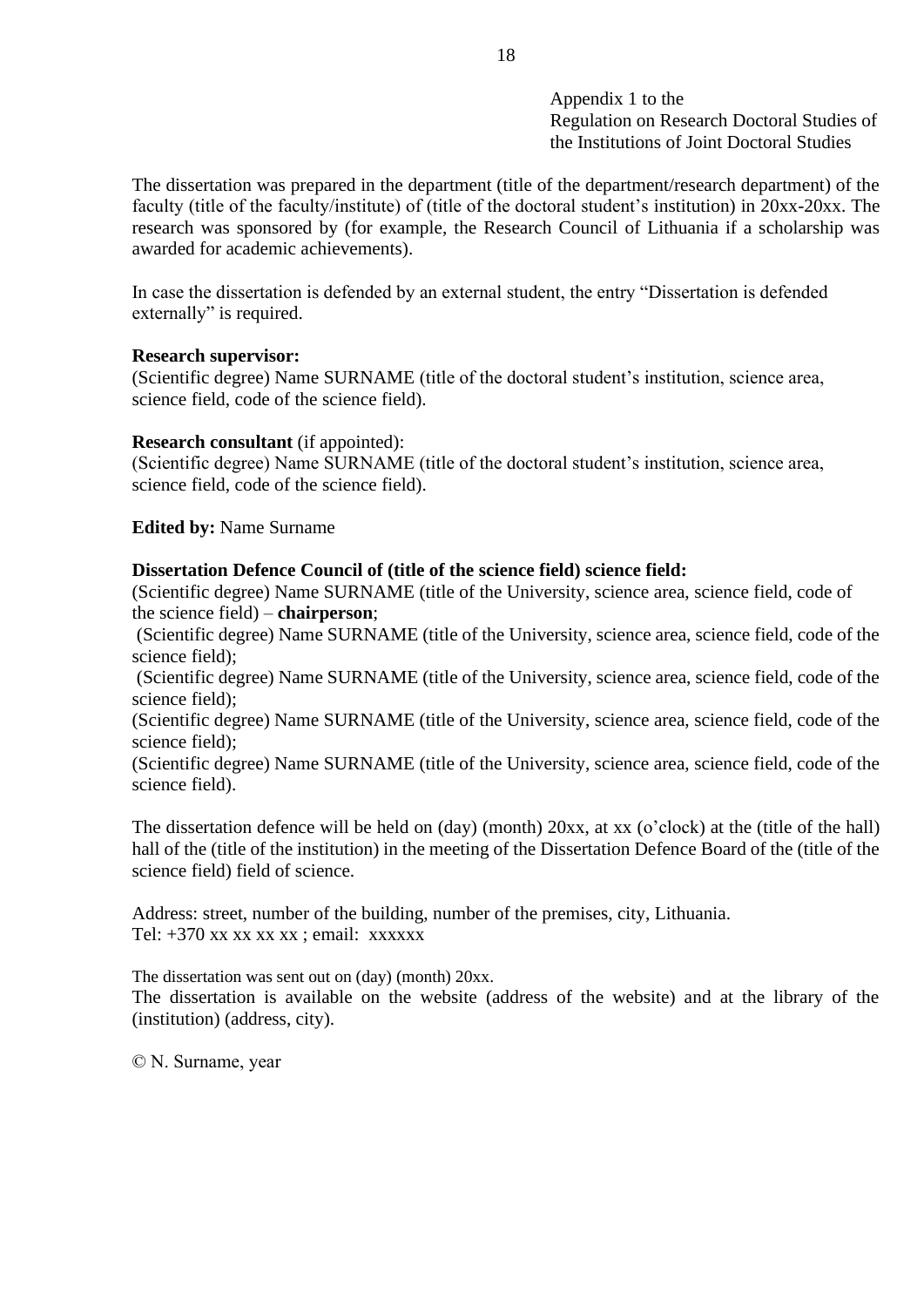Appendix 2 to the Regulation on Research Doctoral Studies of the Institutions of Joint Doctoral Studies

*(This form is used when the dissertation has been prepared as a coherent monograph)*

# **GUARANTEE OF THE AUTHOR OF THE RESEARCH DOCTORAL DISSERTATION**

I Click here to enter text.

hereby confirm that I have prepared this research doctoral dissertation submitted for defence at *(title of the Institution)*

under the title Click here to enter text.

(title of the research doctoral dissertation)

(name, surname)

in accordance with the requirements of the Regulation on Research Doctoral Studies of the Institutions of Joint Doctoral Studies. The directly and indirectly used ideas from any other sources are always indicated with references to the literature. My personal input in the dissertation topic-related publications published with co-authors is sufficient.

While selecting and assessing the material, as well as while preparing the research doctoral dissertation, besides my research supervisor, I was consulted by:

Click here to enter text.

|                           | (name, surname) |
|---------------------------|-----------------|
| Click here to enter text. |                 |
|                           | (name, surname) |
| Click here to enter text. |                 |
|                           | (name, surname) |
| Click here to enter text. |                 |
|                           | (name. surname) |

There is no contribution by any other individuals to the prepared research doctoral dissertation. I have not made any other payment(s) for this work, except for those stipulated by the Law.

This work has not been presented for the defence of research doctoral dissertation either in this or in any other form locally or abroad.

(name, surname) (date) (date) (date) (date) (date) (date)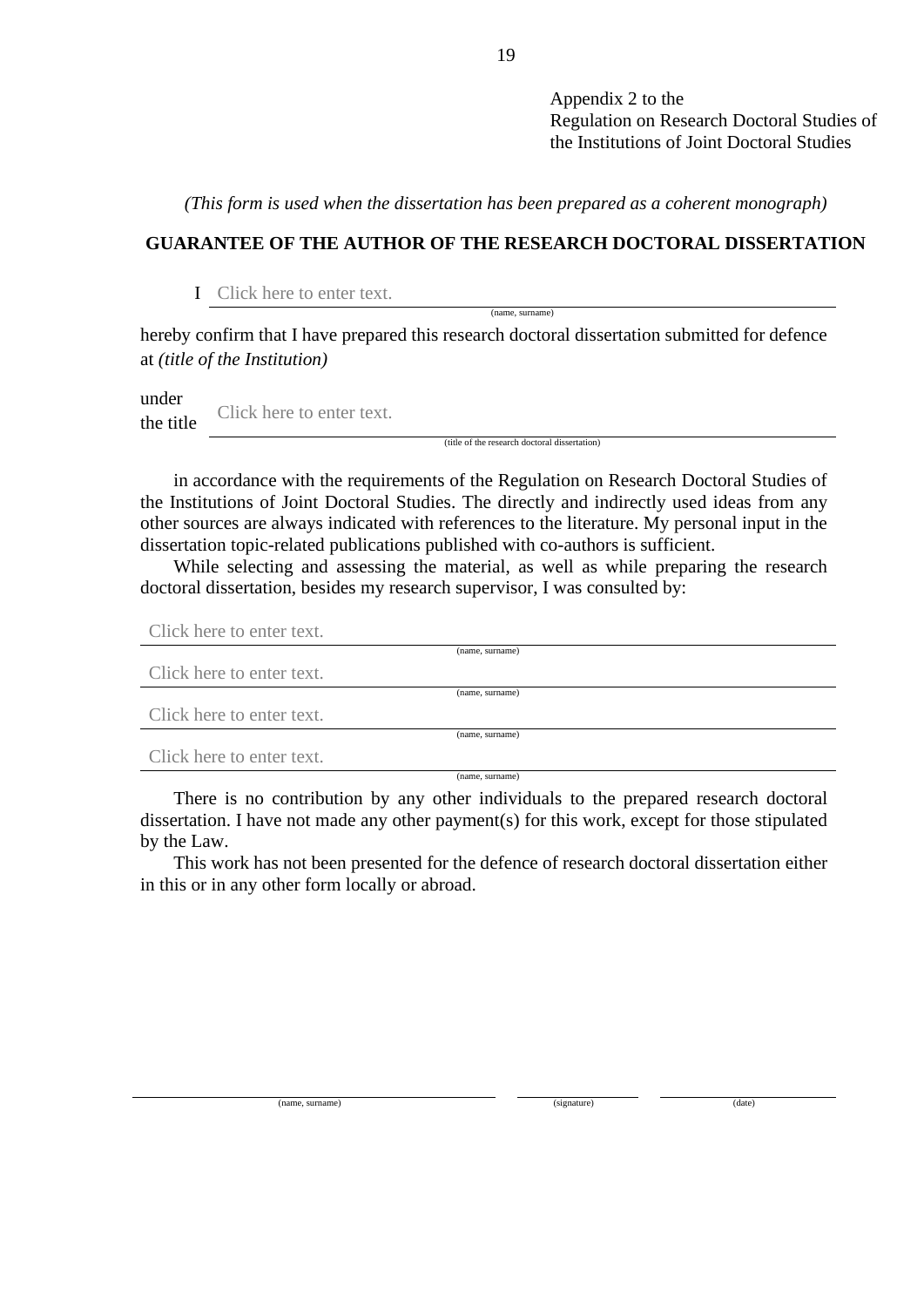Appendix 2 to the Regulation on Research Doctoral Studies of the Institutions of Joint Doctoral Studies

*(This form is used when the dissertation has been prepared based on research papers)*

# **GUARANTEE OF THE AUTHOR OF THE RESEARCH DOCTORAL DISSERTATION**

(name, surname)

I Click here to enter text.

hereby confirm that I have prepared this research doctoral dissertation submitted for defence at *(title of the Institution)*

under the title Click here to enter text.

(title of the research doctoral dissertation)

in accordance with the requirements of the Regulation on Research Doctoral Studies of the Institutions of Joint Doctoral Studies. The directly and indirectly used ideas from any other sources are always indicated with references to the literature. My personal input in the dissertation topic-related publications published with co-authors is sufficient.

I confirm that I have received written consents regarding the inclusion of the copies of publications in the doctoral dissertation from all the publishers holding the copyrights to the publications included in the dissertation, as well as the main authors and the corresponding authors of the publications.

While selecting and assessing the material, as well as while preparing the research doctoral dissertation, besides my research supervisor, I was consulted by:

| Click here to enter text. |                 |
|---------------------------|-----------------|
|                           | (name, surname) |
| Click here to enter text. |                 |
|                           | (name, surname) |
| Click here to enter text. |                 |
|                           | (name, surname) |
| Click here to enter text. |                 |
|                           | (name, surname) |

There is no contribution by any other individuals to the prepared research doctoral dissertation. I have not made any other payment(s) for this work, except for those stipulated by the Law.

This work has not been presented for the defence of research doctoral dissertation either in this or in any other form locally or abroad.

(name, surname) (signature) (date)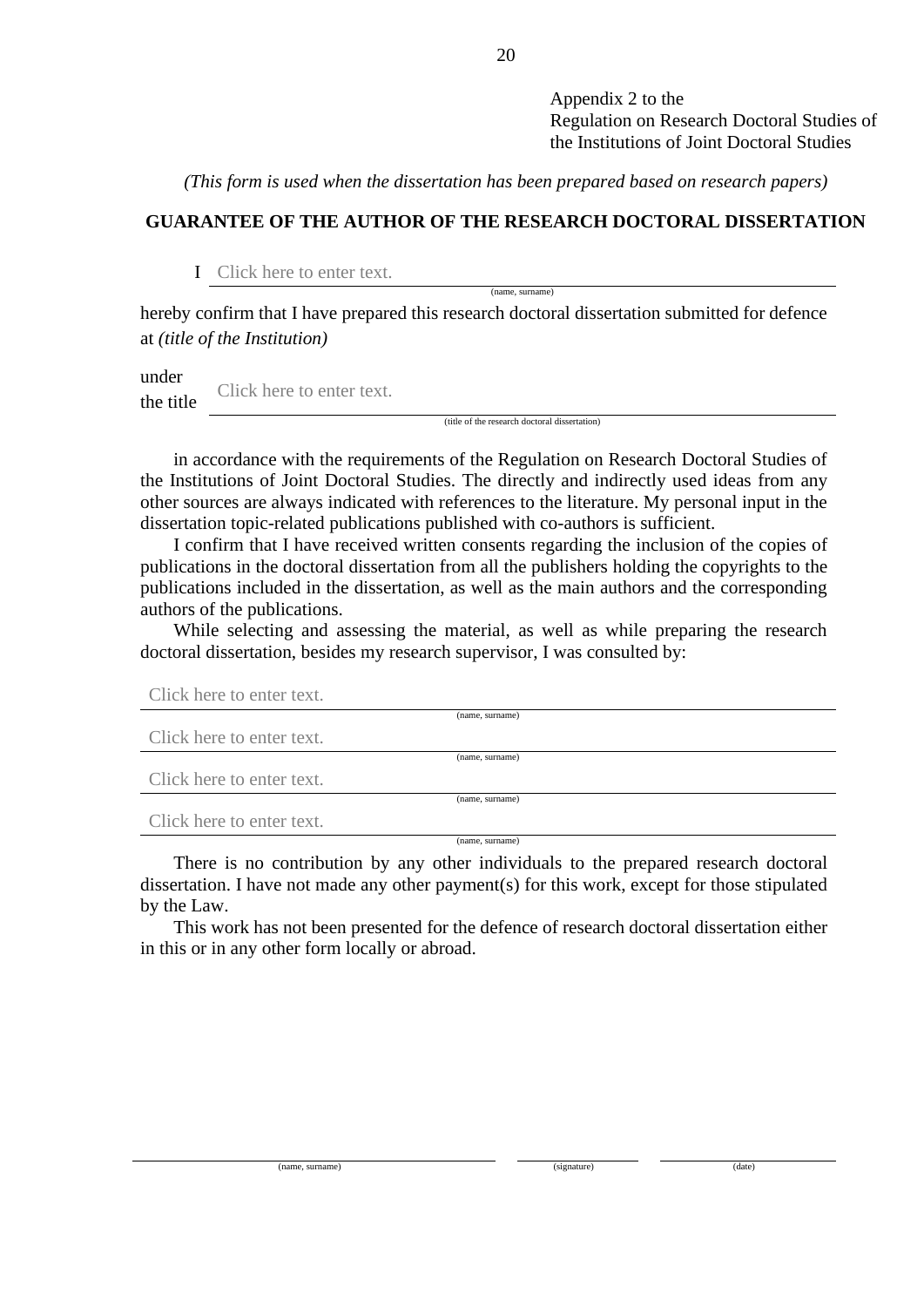Appendix 3 to the Regulation on Research Doctoral Studies of the Institutions of Joint Doctoral Studies

## **REGULATION ON THE BOARD FOR DEFENCE OF THE DISSERTATION OF THE SCIENCE FIELD**

1. This Regulation lays down the work procedures for the Board for Defence of the Dissertation of the Science Field (hereinafter – Board) assembled in accordance with the Regulations on Research Doctoral Studies approved by Order No. V-739 of the Minister of Education, Science and Sport of the Republic of Lithuania of 18 May 2020.

2. The Board's documents are managed and the meeting for the dissertation defence is organised by the Doctoral School of the institution of joint Doctoral Studies.

3. The work of the Board is organised by the chairperson of the Board. The chairperson:

3.1. Examines the personal file of the candidate who has applied to defend the dissertation in advance and makes sure that the file and all the documents of the meeting (ballot papers, a blank of the voting protocol and other relevant documents) have been prepared;

3.2. Examines the received reviews which have to be presented during the Board's meeting, or assigns this work to another member of the Board;

3.3. Ascertains that everything has been properly prepared for the meeting (for the audio recording of the meeting, for the demonstration of visual material and the translation of the meeting, if needed);

3.4. Chairs during the Board's meeting (if the appointed chairperson of the Board is unable to participate in the defence meeting, the members of the Board elect one of the members who will perform the chairperson's functions at the beginning of the meeting);

3.5. Signs the documents of the meeting of the Board.

4. A member of the Board:

4.1. Examines the dissertation submitted for defence in advance and assesses whether it is an original scientific work which includes a summary of the research work conducted by the doctoral student on the problem of the science field and whether its content meets any other requirements applicable to a doctoral dissertation;

4.2. Assesses whether the candidate's scientific publications have been published in scientific journals and the main research outcomes have been presented in these publications.

5. The meeting of the Board is public (in case of a closed meeting, the participants only include the members of the Board, the candidate, his/her supervisor and consultants; all the participants of the meeting sign a declaration of the confidentiality of information). The proceeding of the meeting is as follows:

5.1. The chairperson of the Board makes sure that more than a half of the members of the Board, including the ones participating by means of teleconferencing, participate in the meeting (if the Board consists of 3 members, the meeting is legitimate when all the three members participate), and that the members who do not participate in the meeting have submitted their written reviews on the dissertation; afterwards, he/she informs the participants of the meeting, announces the quorum, and presents the file of the candidate;

5.2. The candidate introduces the problem of the dissertation, its objectives, tasks, the obtained research data, the main outcomes and the conclusions of his/her work;

5.3. The candidate's supervisor and consultants are provided with an opportunity to speak;

5.4. The chairperson of the Board announces a scientific discussion which is started by the members of the Board. They have to reasonably assess the dissertation's scientific level and the